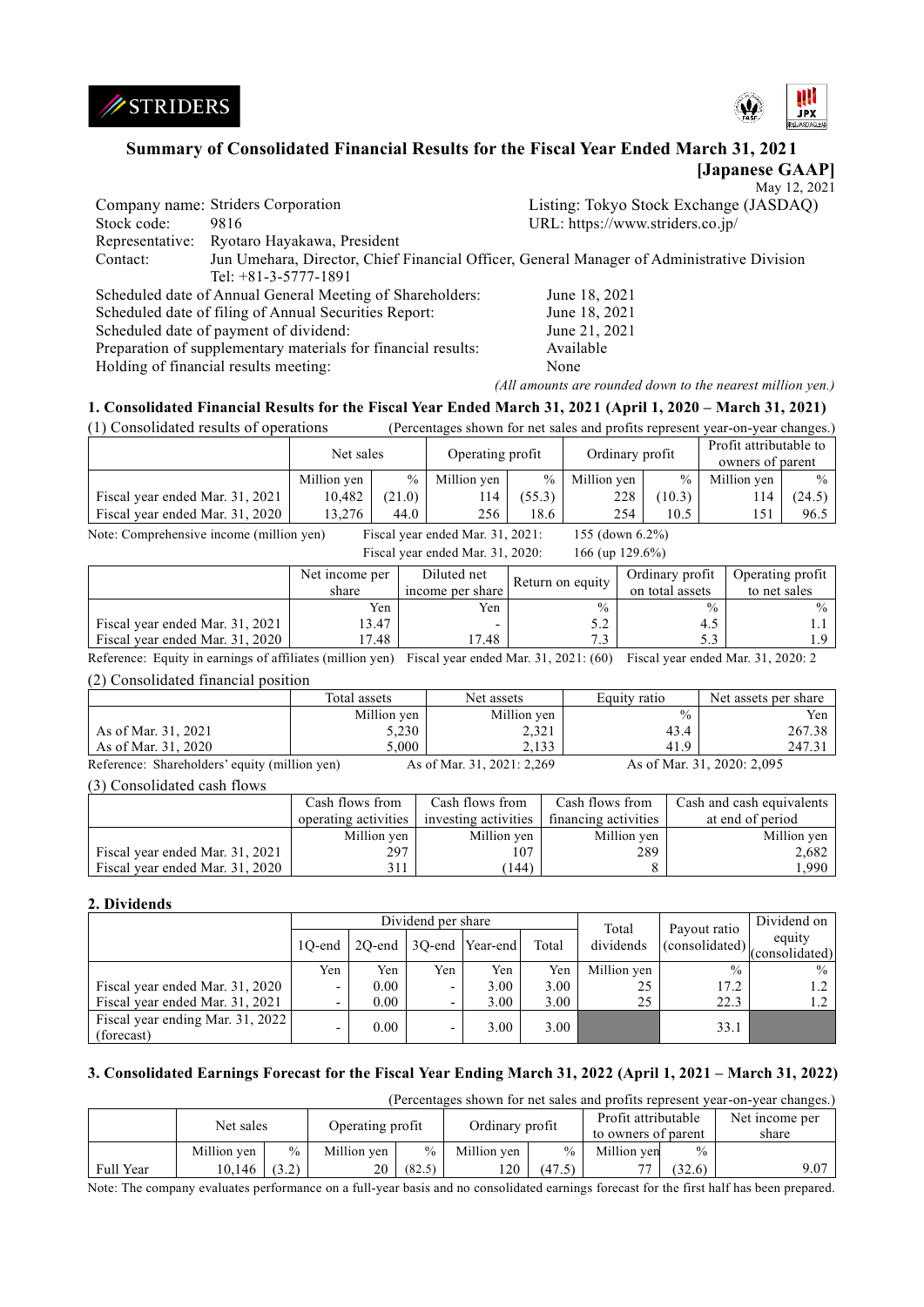# **\* Notes**

- (1) Changes in significant subsidiaries during the period (changes in specified subsidiaries resulting in changes in scope of consolidation): None
- (2) Changes in accounting policies and accounting estimates, and restatements
	- 1) Changes in accounting policies due to revisions in accounting standards, others: None
	- 2) Changes in accounting policies other than 1) above: None
	- 3) Changes in accounting estimates: None
	- 4) Restatements: None
- (3) Number of outstanding shares (common shares)

| 1) Number of shares outstanding at the end of the period (including treasury shares) |                                                       |                                  |                  |  |  |  |  |  |
|--------------------------------------------------------------------------------------|-------------------------------------------------------|----------------------------------|------------------|--|--|--|--|--|
| As of Mar. 31, 2021:                                                                 | 8,912,089 shares                                      | As of Mar. 31, 2020:             | 8,897,089 shares |  |  |  |  |  |
|                                                                                      | 2) Number of treasury shares at the end of the period |                                  |                  |  |  |  |  |  |
| As of Mar. 31, 2021:                                                                 | $425,139$ shares                                      | As of Mar. 31, 2020:             | $425,109$ shares |  |  |  |  |  |
| 3) Average number of shares outstanding during the period                            |                                                       |                                  |                  |  |  |  |  |  |
| Fiscal year ended Mar. 31, 2021:                                                     | 8,475,044 shares                                      | Fiscal year ended Mar. 31, 2020: | 8,644,906 shares |  |  |  |  |  |

### **Reference: Summary of Non-consolidated Financial Results**

**Non-consolidated Financial Results for the Fiscal Year Ended March 31, 2021 (April 1, 2020 – March 31, 2021)**  $(1)$  Non-consolidated results of operations (Percentages) (Percentages)

| UT I NOII-CONSONDATE LESUITS OF ODETATIONS |             |               |                  |               |                   |               | (Percentages represent year-on-year changes.) |               |
|--------------------------------------------|-------------|---------------|------------------|---------------|-------------------|---------------|-----------------------------------------------|---------------|
|                                            | Net sales   |               | Operating profit |               | Ordinary profit   |               | Profit                                        |               |
|                                            | Million ven | $\frac{0}{0}$ | Million ven      | $\frac{0}{0}$ | Million ven       | $\frac{0}{0}$ | Million ven                                   | $\frac{0}{0}$ |
| Fiscal year ended Mar. 31, 2021            |             | 5.2           | (62)             |               | 27                |               | 60                                            | 326.6         |
| Fiscal year ended Mar. 31, 2020            | 149         | (18.2)        | (91              |               | $\left(11\right)$ |               | 14                                            | (92.5)        |
| $ -$                                       |             |               |                  |               |                   |               |                                               |               |

|                                 |      | Net income per share Diluted net income per share |
|---------------------------------|------|---------------------------------------------------|
|                                 | Yen  | Yen                                               |
| Fiscal year ended Mar. 31, 2021 | 7.12 |                                                   |
| Fiscal vear ended Mar. 31, 2020 | .64  | l .64                                             |

### (2) Non-consolidated financial position

|                                                                                                                                                                                                                               | Total assets | Net assets      | Equity ratio    | Net assets per share |
|-------------------------------------------------------------------------------------------------------------------------------------------------------------------------------------------------------------------------------|--------------|-----------------|-----------------|----------------------|
|                                                                                                                                                                                                                               | Million yen  | Million yen     | $\frac{0}{0}$   | Yen                  |
| As of Mar. 31, 2021                                                                                                                                                                                                           | 2,992        | .946            | 64.9            | 228.96               |
| As of Mar. 31, 2020                                                                                                                                                                                                           | 3.126        | . 899           | 60.6            | 223.81               |
| $P_1$ $P_2$ $P_3$ $P_4$ $P_5$ $P_6$ $P_7$ $P_8$ $P_9$ $P_1$ $P_2$ $P_3$ $P_4$ $P_5$ $P_6$ $P_7$ $P_8$ $P_9$ $P_9$ $P_9$ $P_9$ $P_9$ $P_9$ $P_9$ $P_9$ $P_9$ $P_9$ $P_9$ $P_9$ $P_9$ $P_9$ $P_9$ $P_9$ $P_9$ $P_9$ $P_9$ $P_9$ |              | 1.011.0001.1010 | 1.011.0000.1000 |                      |

Reference: Shareholders' equity (million yen) As of Mar. 31, 2021: 1,943 As of Mar. 31, 2020: 1,896

- \* The current financial report is not subject to audit by certified public accountants and accounting firms.
- \* Explanation of appropriate use of earnings forecasts, and other special items

Forecasts of future performance in these materials are based on assumptions judged to be valid and information available to the Company's management at the time the materials were prepared. These materials are not promises by the Company regarding future performance. Actual results may differ significantly from these forecasts for a number of reasons. For discussion of the assumptions and other factors considered by the Company in preparing the above projections, please refer to page 4 of the attachments "1. Overview of Results of Operations, (4) Outlook."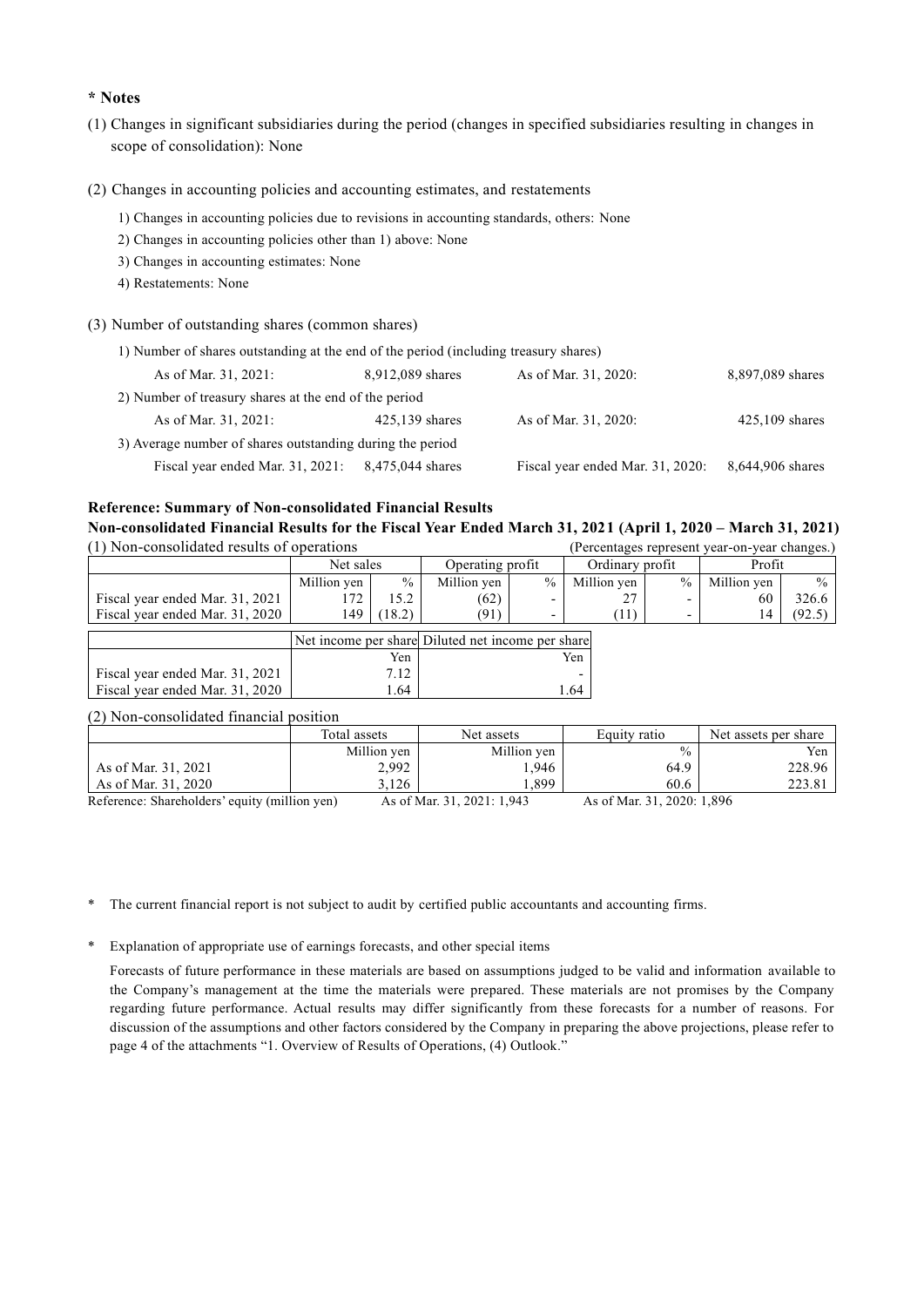# Contents of Attachments

| 1. Overview of Results of Operations                           | $\overline{2}$ |
|----------------------------------------------------------------|----------------|
| (1) Results of Operations                                      | 2              |
| (2) Financial Position                                         | 3              |
| (3) Cash Flows                                                 | 4              |
| (4) Outlook                                                    | 4              |
| 2. Basic Approach to the Selection of Accounting Standards     | 5              |
| 3. Consolidated Financial Statements and Notes                 | 6              |
| (1) Consolidated Balance Sheet                                 | 6              |
| (2) Consolidated Statements of Income and Comprehensive Income | 8              |
| Consolidated Statement of Income                               | 8              |
| Consolidated Statement of Comprehensive Income                 | 10             |
| (3) Consolidated Statement of Changes in Equity                | 11             |
| (4) Consolidated Statement of Cash Flows                       | 13             |
| (5) Notes to Consolidated Financial Statements                 | 15             |
| Going Concern Assumption                                       | 15             |
| Segment and Other Information                                  | 15             |
| Per Share Information                                          | 19             |
| <b>Subsequent Events</b>                                       | 19             |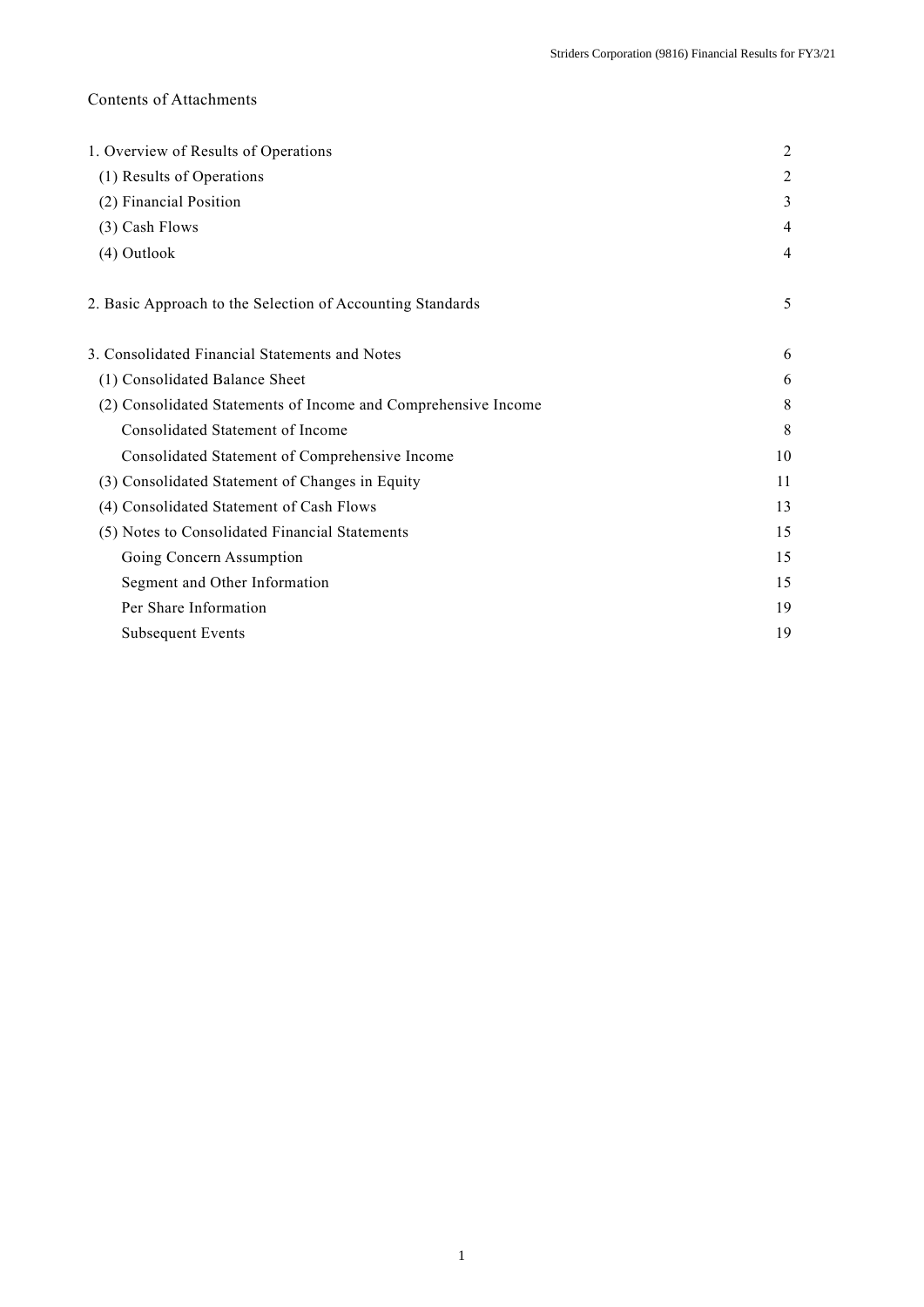# **1. Overview of Results of Operations**

## **(1) Results of Operations**

Japan's economy has recovered from a sharp downturn caused by the COVID-19 pandemic during the current consolidated fiscal year, but there are concerns about another short-term contraction due to the continuous spread of COVID-19. As for the Asian economy, China, Taiwan, and Vietnam, which have successfully contained COVID-19, are showing signs of economic recovery, while economic downturn is prolonged in the countries like India, Indonesia, Thailand, etc. which are struggling to control COVID-19 outbreak.

Under these economic conditions, the group (Striders Corporation and its consolidated subsidiaries) continued to pursue new investment opportunities within Japan and overseas markets, while continuing to improve management efficiency and evaluating new business strategies at the existing businesses to suit the new normal.

However, the continued decline in demand in the hotel business and overseas business due to the impact of the COVID-19 pandemic and the significant decrease in buying and selling of real estate tr ansactions compared to the same period of the previous year, resulted in a decrease in net sales and operating income. However, due to the supportive local and central governments' policies and subsidies, the decline in ordinary profit and net profit was narrowed. Consequently, net sales for the current fiscal year decreased 21% year-on-year to 10,482 million yen, operating profit decreased 55.3% year-on-year to 114 million yen, ordinary profit decreased 10.3% year-on-year to 228 million yen, and profit attributable to owners of parent decreased 24.5% year-on-year to 114 million yen.

The performance of each segment is as follows:

## **1) Real Estate Business**

Trust Advisers Corporation currently operates the residential property business comprising leasing servi ces for condominium owners as well as rental and condominium building management on a contract basis. The company also engages in the land agency business that caters for condominium owners' needs for buying and selling properties. Despite the COVID-19 outbreak, the renewal rate and rent level of existing lease contracts were maintained at a high level, and the number of units managed also remained high. But the buying and selling of real estate properties contracted significantly compared to the previous financial year. As a result, segment sales for the current fiscal year decreased 16.6% year-on-year to 8.706 million yen. Meanwhile, operating profit increased 2.9% from the same period last year to 299 million yen.

## **2) Hotel Business**

In the hotel business, we currently operate Narita Gateway Hotel in the Narita International Airport area and the Kurashiki Royal Art Hotel in the Kurashiki Bikan Historical Quarter in Okayama Prefecture. The Narita Gateway Hotel has been leased to Chiba Prefecture since April 18, 2020 as a medical treatment facility for COVID-19 patients who are asymptomatic or show mild symptoms and has not been accepting general guests since that date. Kurashiki Royal Art Hotel was strongly affected by the COVID-19 pandemic which caused a significant decrease in the number of guests compared to the previous year. But the government and local governments' policies to support the tourism industry had a significant effect in the third quarter of the current fiscal year, and a certain recovery in demand was also seen during the fourth quarter of the current fiscal ye ar when the state of emergency was declared again. Consequently, segment sales decreased 30.7% year-on-year to 954 million yen and operating profit decreased 56.9% year-on-year to 37 million yen.

## **3) Overseas Business**

As for overseas business, PT. Citra Surya Komunikasi is engaged in advertising agency business mainly for Japanese companies in the Republic of Indonesia, and Striders Global Investment Pte. Ltd. is engaged in investment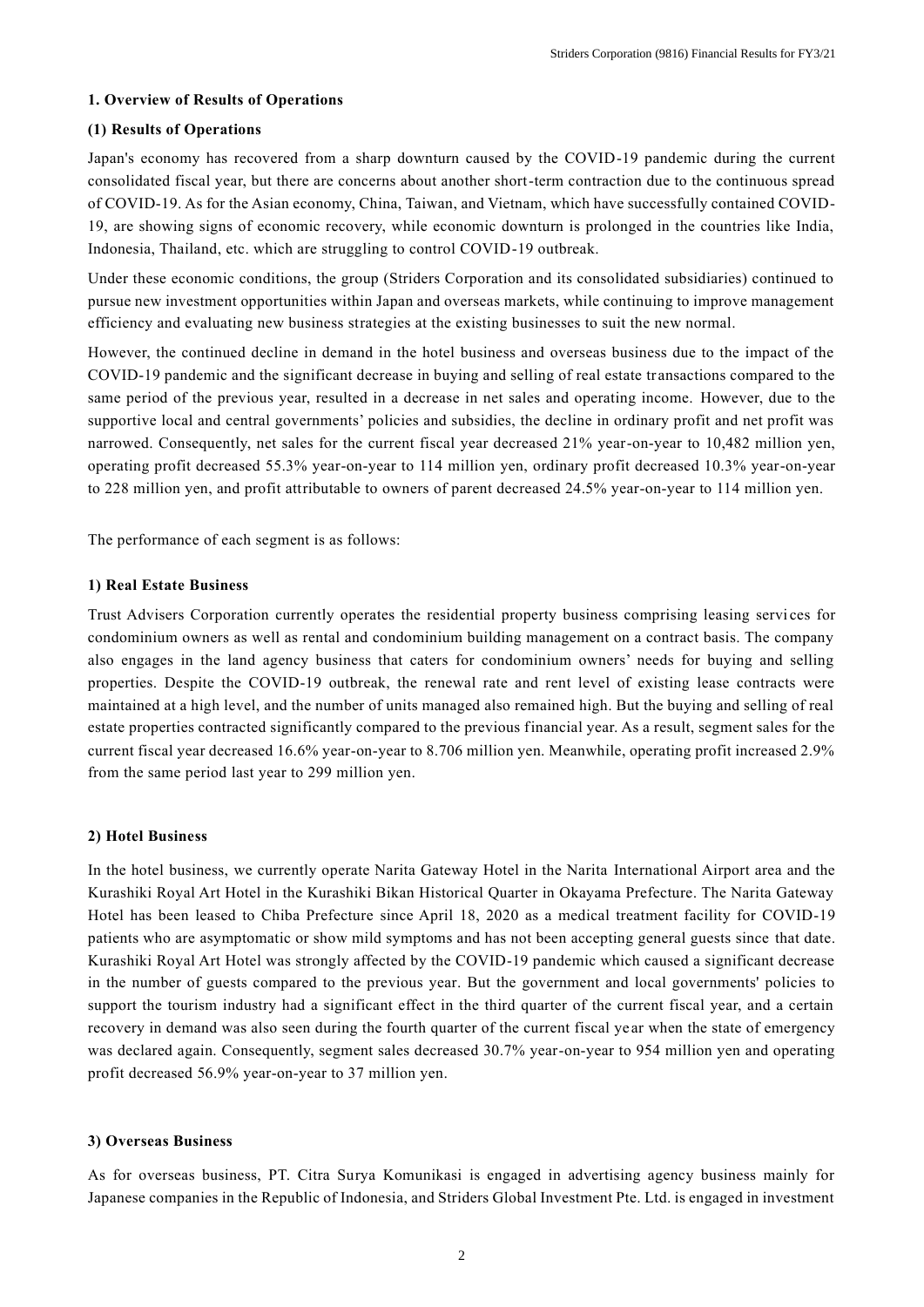business in Singapore. For PT. Citra Surya Komunikasi, the results for the period from January to December 2020 are included in the consolidated financial statements with a delay of three months. Due to the impact of the COVID-19 outbreak, transactions with existing clients declined significantly during the year. In the investment business, we executed a strategic investment in a real estate tech venture company in Indonesia, but the contribution to sales and profits, including past investment projects, is not expected until the next fiscal year. The revenue for the current consolidated fiscal year was 435 million yen (down 50.4% year-on-year) and operating loss was 40 million yen (operating income was 28 million yen in the same period of the previous year).

### **4) Other**

Under the other businesses, Mobile Link, Inc. develops and sells motor vehicle communication systems, M&A Global Partners Co., Ltd. engages in M&A consulting services, and Y.K Masuda Seimen engages in the production and sales of Chinese and other noodles. On the other hand, Mirai Intellectual Property Technology Research Center Co. Ltd. is an affiliated company accounted for using the equity method. Therefore, the profit or loss of the company is not included in the operating profit or loss.

The COVID-19 outbreak has resulted in a decline in the number of orders received by Mobile Link, Inc. and Y.K. Masuda Seimen and as a result, the sales in the Other segment decreased 33.8% year-on-year to 386 million yen while operating profit decreased by 67.1% year on year to 19 million yen.

## **(2) Financial Position**

### **Assets**

Current assets at the end of the current fiscal year amounted to 3,367 million yen, increasing 440 million yen from the end of the previous fiscal year. This was mainly attributable to an increase in cash and deposits of 694 million yen, which was partially offset by a decrease in accounts receivable of 119 million yen.

Non-current assets totaled 1,862 million yen, decreasing 210 million yen from the end of the previous fiscal year. This was mainly due to a decrease of 72 million yen in investment securities.

As a result, total assets amounted to 5,230 million yen, which was a 229 million yen increase from the previous fiscal year.

### **Liabilities**

Current liabilities at the end of the current fiscal year were 1,051 million yen, a decrease of 266 million yen from the end of the previous fiscal year. This is mainly attributable to a decrease in accounts payable of 102 million yen and short-term borrowings of 86 million yen.

Non-current liabilities increased by 308 million yen from the end of the previous fiscal year to 1,857 million yen. This is due to an increase in long-term borrowings of 379 million yen.

As a result, the total liabilities amounted to 2,909 million yen, 42 million yen more than the end of the previous fiscal year.

# **Net assets**

Net assets at the end of the current fiscal year amounted to 2,321 million yen, a 187 million yen increase from the end of the previous fiscal year. This is caused by booking profit attributable to owners of parent of 114 million yen. As a result, the equity ratio was 43.4%.

### **(3) Cash Flows**

Cash and cash equivalents (hereinafter referred to as "net cash") at the end of the current fiscal year amounted to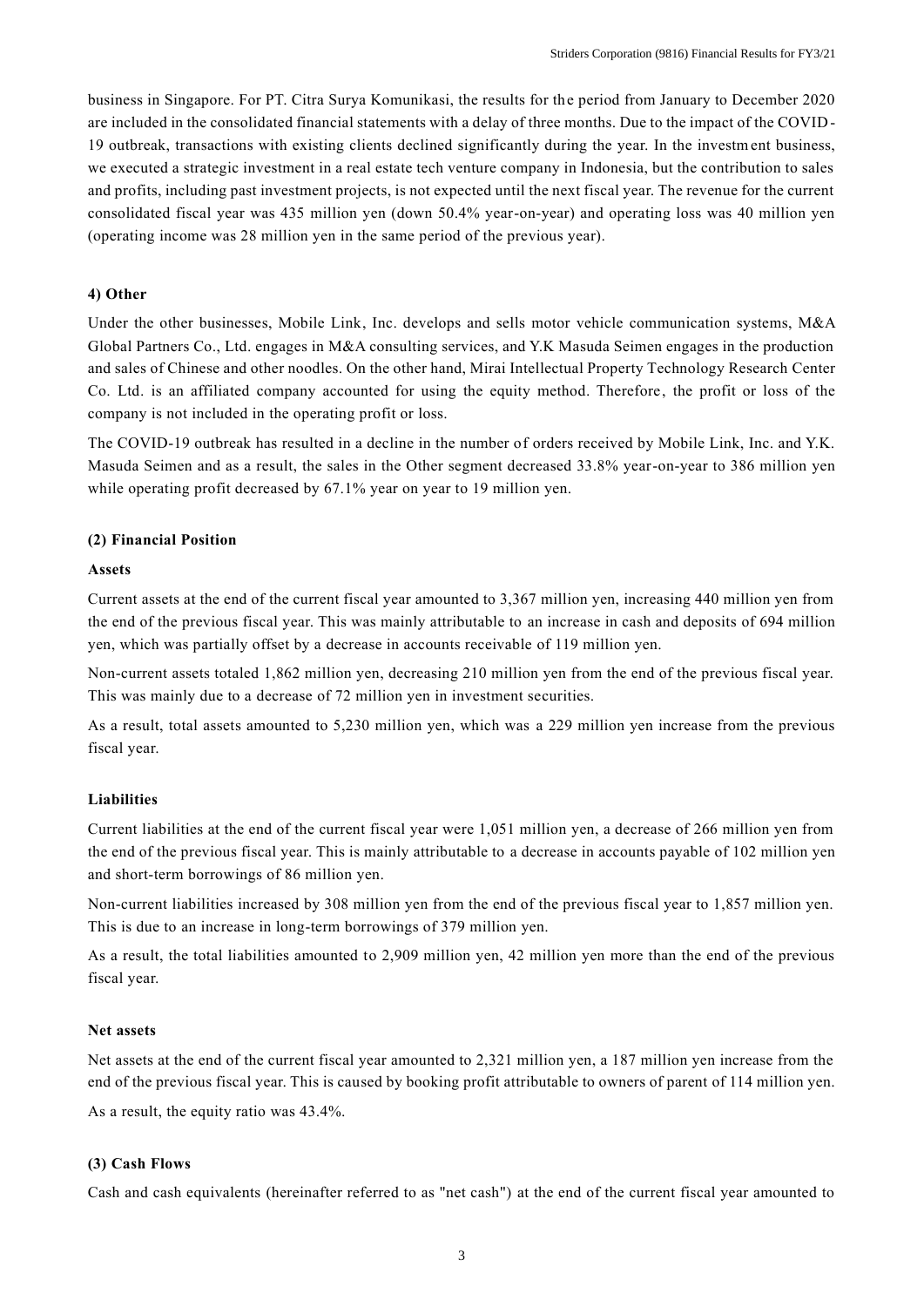2,682 million yen, an increase of 692 million yen from the end of the previous fiscal year.

Cash flows from operating activities

Net cash generated by operating activities amounted to 297 million yen, (311 million yen was generated during previous fiscal year). This is mainly due to booking profit before income taxes of 258 million yen.

Cash flows from investing activities

Net cash generated by investment activities amounted to 107 million yen, compared to 144 million yen of net cash used in the previous fiscal year. This is mainly due to the sale of investment securities resulting in income of 95 million yen.

# Cash flows from financing activities

Net cash generated by financing activities was 289 million yen, compared to 8 million yen of net cash generate d in the previous fiscal year. This is mainly due to an increase in long-term borrowings of 529 million yen, which was partially offset by repayments of long-term borrowings of 158 million yen.

## Reference: Cash flow indicators

|                                                      | FY3/17 | FY3/18 | FY3/19 | FY3/20 | FY3/21 |
|------------------------------------------------------|--------|--------|--------|--------|--------|
| Shareholders' equity ratio $(\%)$                    | 48.6   | 41.6   | 44.5   | 41.9   | 43.4   |
| Shareholders' equity ratio based on market value (%) | 155.3  | 84.2   | 60.9   | 48.4   | 49.9   |
| Ratio of interest-bearing debt to cash flows (years) | 3.4    | 2.9    | 3.0    | 4.4    | 5.4    |
| Interest coverage ratio (times)                      | 16.5   | 31.8   | 27.3   | 21.1   | 15.3   |

- Shareholders' equity ratio: Shareholders' equity / Total assets

- Shareholders' equity ratio based on market value: Market capitalization / Total assets

- Ratio of interest-bearing debt to cash flows: Interest-bearing debt / Cash flows

- Interest coverage ratio: Cash flows / Interest payments

Notes: 1. All indicators are calculated based on consolidated figures.

- 2. Market capitalization is calculated by the number of shares outstanding at the end of the period, excluding treasury shares.
- 3. Interest-bearing debt includes all debt on the consolidated balance sheet that incur interest.
- 4. Cash flows are based on "Net cash provided by (used in) operating activities."

## **(4) Outlook**

As for the future outlook, it is necessary to pay close attention to the risks of further economic downturns and changes in financial and capital markets along with hotel business and other sectors due to the global COVID -19 outbreak. However, with the distribution of COVID-19 vaccines, it is expected that the central and local government will slowly relax the restrictions on movements which will lead to recovery.

As with the current consolidated fiscal year, the impact from the COVID-19 pandemic on the residence business is not significant, but the real estate trading business is expected to continue its declining trend in the number of transactions.

Based on a request from the local government of Chiba Prefecture, the Narita Gateway Hotel has been providing temporary accommodations for COVID-19 patients who are asymptomatic or show mild symptoms since April 2020. Once the pandemic is under control, it is expected that the hotel will restart the normal operations but it will take a certain amount of time for the hotel to normalize as an inbound-centered hotel. As for the Kurashiki Royal Art Hotel, since its business base is centered on domestic customers, it is expected that the road to normalization will be relatively short once the central and local governments relax the travel restrictions. It is expected that the hotel will return to profitability quickly by changing the hotel operations to meet the needs of the post-COVID tourism demand.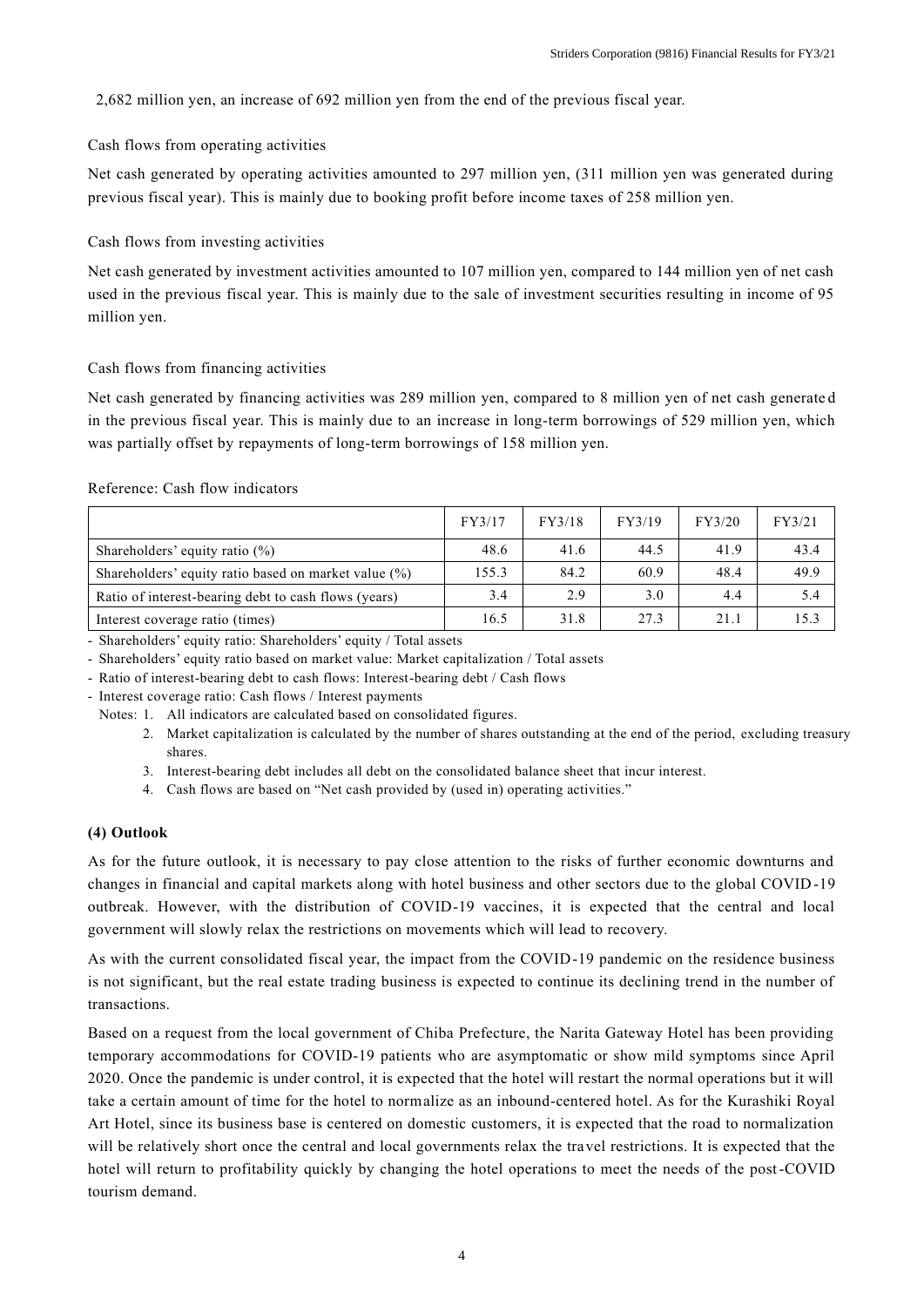Under these circumstances, we forecast the following consolidated results for the next fiscal year: revenue decreasing 3.2% year on year to 10,146 million yen, operating profit decreasing 82.5% to 20 million yen, ordinary profit decreasing 47.5% to 120 million yen, and profit attributable to owners of parent is expected to decrease 32.6% to 77 million yen.

### **2. Basic Approach to the Selection of Accounting Standards**

The Group will continue to prepare its consolidated financial statements in accordance with Generally Accepted Accounting Principles in Japan for the time being to permit comparisons with prior years and with the financial data of other companies.

We will take suitable actions with regard to the application of International Financial Reporting Standards (IFRS) by taking into account associated factors in Japan and other countries.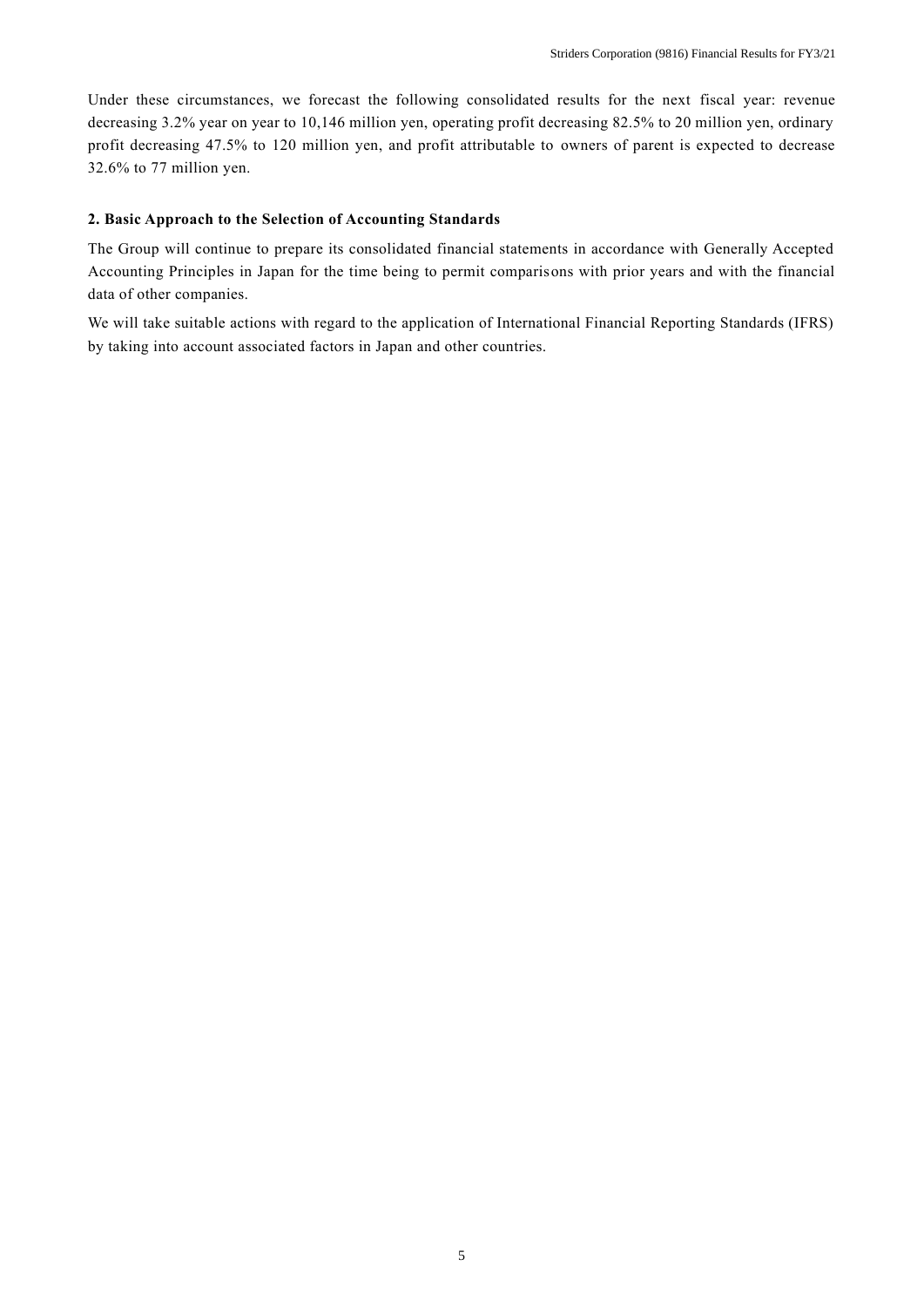# **3. Consolidated Financial Statements and Notes**

# **(1) Consolidated Balance Sheet**

| Consonaated Dalance                    |                          | (Thousands of yen)    |
|----------------------------------------|--------------------------|-----------------------|
|                                        | FY3/20                   | FY3/21                |
|                                        | (As of Mar. 31, 2020)    | (As of Mar. 31, 2021) |
| Assets                                 |                          |                       |
| Current assets                         |                          |                       |
| Cash and deposits                      | 2,200,502                | 2,894,896             |
| Accounts receivable-trade              | 300,342                  | 180,641               |
| Securities                             | 51,107                   | 4,587                 |
| Real estate for sale                   | 183,857                  | 151,773               |
| Other inventories                      | 113,989                  | 57,156                |
| Other                                  | 109,857                  | 108,093               |
| Allowance for doubtful accounts        | (32, 386)                | (29, 846)             |
| Total current assets                   | 2,927,269                | 3,367,302             |
| Non-current assets                     |                          |                       |
| Property, plant and equipment          |                          |                       |
| Buildings and structures               | 1,308,835                | 1,316,979             |
| Accumulated depreciation               | (375, 460)               | (447, 995)            |
| Buildings and structures, net          | 933,374                  | 868,983               |
| Machinery, equipment and vehicles      | 78,049                   | 77,381                |
| Accumulated depreciation               | (53, 421)                | (60, 271)             |
| Machinery, equipment and vehicles, net | 24,627                   | 17,110                |
| Tools, furniture and fixtures          | 212,606                  | 199,460               |
| Accumulated depreciation               | (135, 835)               | (142, 861)            |
| Tools, furniture and fixtures, net     | 76,771                   | 56,598                |
| Land                                   | 348,663                  | 348,663               |
| Leased assets                          | $\overline{\phantom{0}}$ | 30,193                |
| Accumulated depreciation               | $\overline{a}$           | (3,982)               |
| Leased assets, net                     |                          | 26,211                |
| Total property, plant and equipment    | 1,383,436                | 1,317,567             |
| Intangible assets                      |                          |                       |
| Goodwill                               | 160,260                  | 107,619               |
| Other                                  | 22,829                   | 18,943                |
| Total intangible assets                | 183,090                  | 126,562               |
| Investments and other assets           |                          |                       |
| Investment securities                  | 303,411                  | 231,050               |
| Shares of subsidiaries and associates  | 81,811                   | 82,551                |
| Deferred tax assets                    | 47,004                   | 28,593                |
| Other                                  | 74,575                   | 76,858                |
| Allowance for doubtful accounts        | (285)                    | (285)                 |
| Total investments and other assets     | 506,517                  | 418,768               |
| Total non-current assets               | 2,073,044                | 1,862,898             |
| Total assets                           | 5,000,313                | 5,230,200             |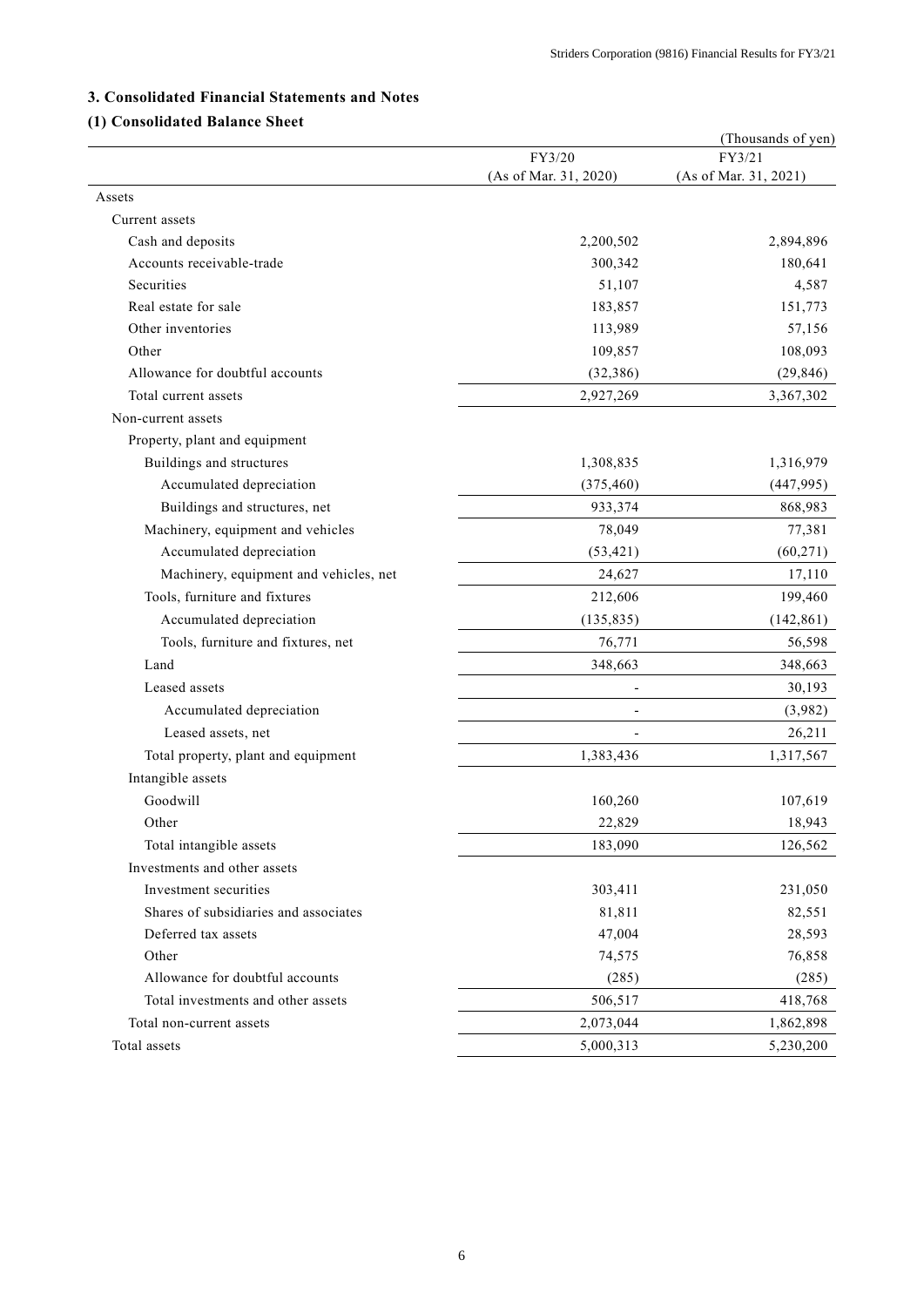|                                                       |                       | (Thousands of yen)    |
|-------------------------------------------------------|-----------------------|-----------------------|
|                                                       | FY3/20                | FY3/21                |
| Liabilities                                           | (As of Mar. 31, 2020) | (As of Mar. 31, 2021) |
|                                                       |                       |                       |
| Current liabilities                                   |                       |                       |
| Accounts payable-trade                                | 226,329               | 124,036               |
| Short-term borrowings                                 | 97,853                | 11,512                |
| Current portion of bonds payable                      | 60,000                | 60,000                |
| Current portion of long-term borrowings               | 158,735               | 150,376               |
| Unearned revenue                                      | 203,483               | 185,212               |
| Accrued expenses                                      | 95,508                | 78,748                |
| Accounts payable-other                                | 82,664                | 72,661                |
| Income taxes payable                                  | 48,515                | 75,442                |
| Provision for bonuses                                 | 32,958                | 27,712                |
| Deposits received                                     | 129,097               | 123,880               |
| Interest rate swaps                                   | 21,763                | 15,017                |
| Other                                                 | 160,798               | 126,944               |
| Total current liabilities                             | 1,317,708             | 1,051,545             |
| Non-current liabilities                               |                       |                       |
| Bonds payable                                         | 320,000               | 260,000               |
| Long-term borrowings                                  | 729,600               | 1,109,224             |
| Retirement benefit liability                          | 58,015                | 61,805                |
| Long-term leasehold and guarantee deposits received   | 221,000               | 192,470               |
| Deferred tax liabilities                              | 164,814               | 159,126               |
| Other                                                 | 55,506                | 74,969                |
| Total non-current liabilities                         | 1,548,936             | 1,857,595             |
| <b>Total liabilities</b>                              | 2,866,645             | 2,909,140             |
| Net assets                                            |                       |                       |
| Shareholders' equity                                  |                       |                       |
| Share capital                                         | 1,583,825             | 1,585,938             |
| Capital surplus                                       | 107,616               | 109,730               |
| Retained earnings                                     | 592,962               | 732,817               |
| Treasury shares                                       | (144, 839)            | (144, 848)            |
| Total shareholders' equity                            | 2,139,565             | 2,283,637             |
| Accumulated other comprehensive income                |                       |                       |
| Valuation difference on available-for-sale securities | (13,092)              | 8,599                 |
| Deferred gains or losses on hedges                    | (21, 432)             | (14, 834)             |
| Foreign currency translation adjustment               | (3,503)               | (2,373)               |
| Remeasurements of defined benefit plans               | (6, 336)              | (5,815)               |
| Total accumulated other comprehensive income          | (44, 364)             | (14, 424)             |
| Share acquisition rights                              | 3,402                 | 3,375                 |
|                                                       |                       |                       |
| Non-controlling interests                             | 35,065                | 48,471                |
| Total net assets                                      | 2,133,668             | 2,321,059             |
| Total liabilities and net assets                      | 5,000,313             | 5,230,200             |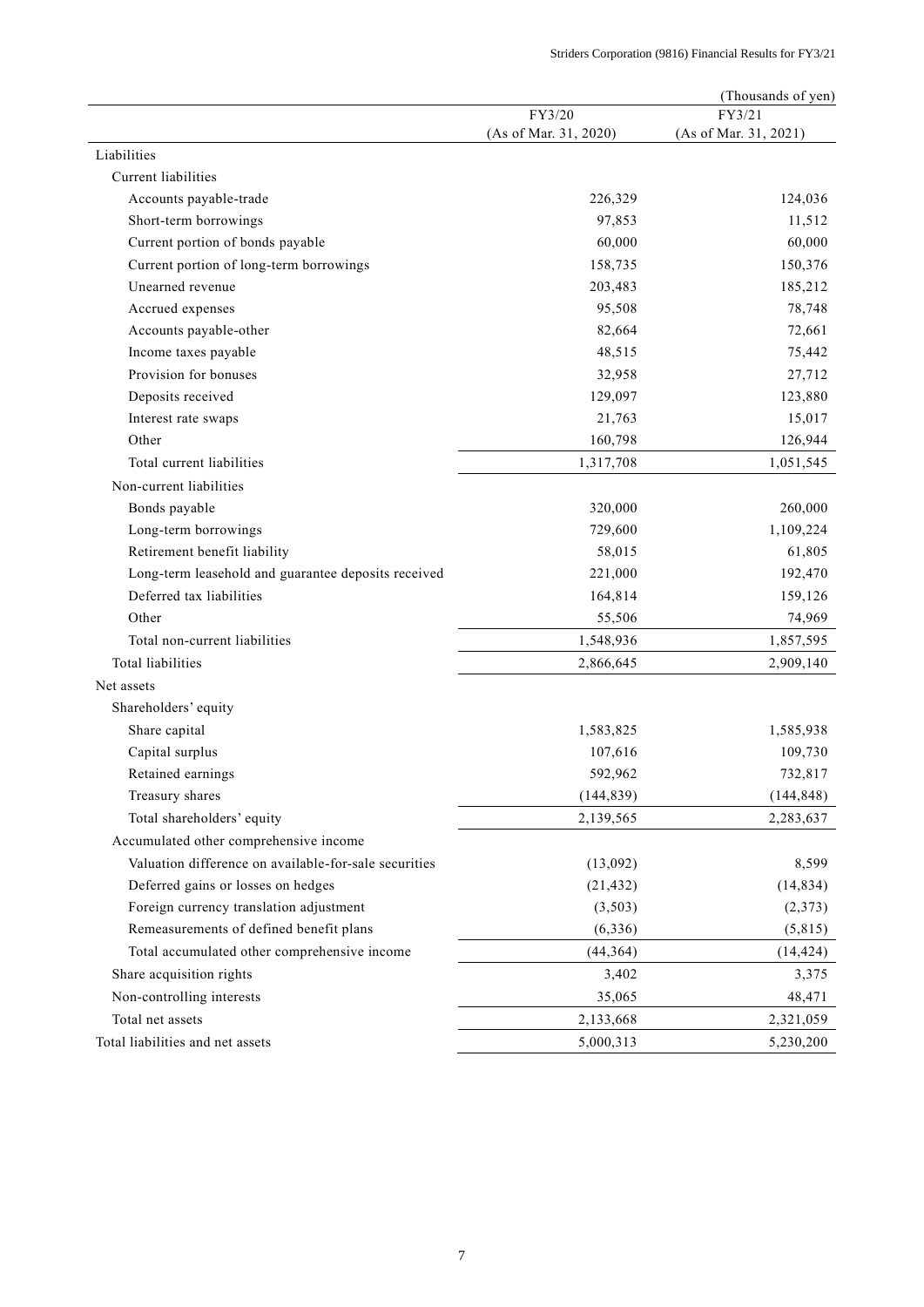# **(2) Consolidated Statements of Income and Comprehensive Income**

# **Consolidated Statement of Income**

|                                                                                          |                                  | (Thousands of yen)               |
|------------------------------------------------------------------------------------------|----------------------------------|----------------------------------|
|                                                                                          | FY3/20                           | FY3/21                           |
|                                                                                          | $(Apr. 1, 2019 - Mar. 31, 2020)$ | $(Apr. 1, 2020 - Mar. 31, 2021)$ |
| Net sales                                                                                | 13,276,092                       | 10,482,350                       |
| Cost of sales                                                                            | 10,686,066                       | 8,447,166                        |
| Gross profit                                                                             | 2,590,025                        | 2,035,183                        |
| Selling, general and administrative expenses                                             | 2,333,850                        | 1,920,779                        |
| Operating profit                                                                         | 256,174                          | 114,404                          |
| Non-operating income                                                                     |                                  |                                  |
| Interest income                                                                          | 3,488                            | 2,947                            |
| Dividend income                                                                          | 2,247                            | 418                              |
| Gain on sales of securities                                                              | 669                              | 1,558                            |
| Share of profit of entities accounted for using equity<br>method                         | 2,713                            |                                  |
| Commission income                                                                        | 26,388                           | 36,022                           |
| Foreign exchange gains                                                                   | 266                              | 2,178                            |
| Subsidy income                                                                           |                                  | 142,057                          |
| Other                                                                                    | 3,110                            | 11,491                           |
| Total non-operating income                                                               | 38,884                           | 196,674                          |
| Non-operating expenses                                                                   |                                  |                                  |
| Interest expenses                                                                        | 13,552                           | 16,859                           |
| Interest on bonds                                                                        | 2,095                            | 2,478                            |
| Share of loss of entities accounted for using equity<br>method                           |                                  | 60,427                           |
| Bond issuance costs                                                                      | 3,883                            |                                  |
| Loss on valuation of securities                                                          | 12,509                           | 246                              |
| Commission expenses                                                                      | 4,500                            |                                  |
| Other                                                                                    | 3,885                            | 2,599                            |
| Total non-operating expenses                                                             | 40,376                           | 82,661                           |
| Ordinary profit                                                                          | 254,682                          | 228,467                          |
| Extraordinary income                                                                     |                                  |                                  |
| Gain on forgiveness of debts                                                             |                                  | 78,710                           |
| Gain on sales of non-current assets                                                      | 1,050                            |                                  |
| Gain on sales of investment securities                                                   | 469                              |                                  |
| Other                                                                                    |                                  | 11,116                           |
| Total extraordinary income                                                               | 1,519                            | 89,826                           |
| <b>Extraordinary</b> losses                                                              |                                  |                                  |
| Loss on sales of investment securities                                                   |                                  | 20,407                           |
| Loss on valuation of investment securities                                               |                                  |                                  |
|                                                                                          | 8,017                            |                                  |
| Impairment loss                                                                          |                                  | 38,959                           |
| Other                                                                                    | 10                               | 778                              |
| Total extraordinary losses                                                               | 8,027                            | 60,145                           |
| Profit before distributions of profit or loss on silent<br>partnerships and income taxes | 248,174                          | 258,147                          |
| Distributions of profit or loss on silent partnerships                                   | (14, 493)                        | (429)                            |
| Profit before income taxes                                                               | 262,668                          | 258,577                          |
| Income taxes-current                                                                     | 86,941                           | 118,211                          |
| Income taxes-deferred                                                                    | 3,957                            | 10,542                           |
| Total income taxes                                                                       | 90,899                           | 128,754                          |
| Profit                                                                                   | 171,768                          | 129,822                          |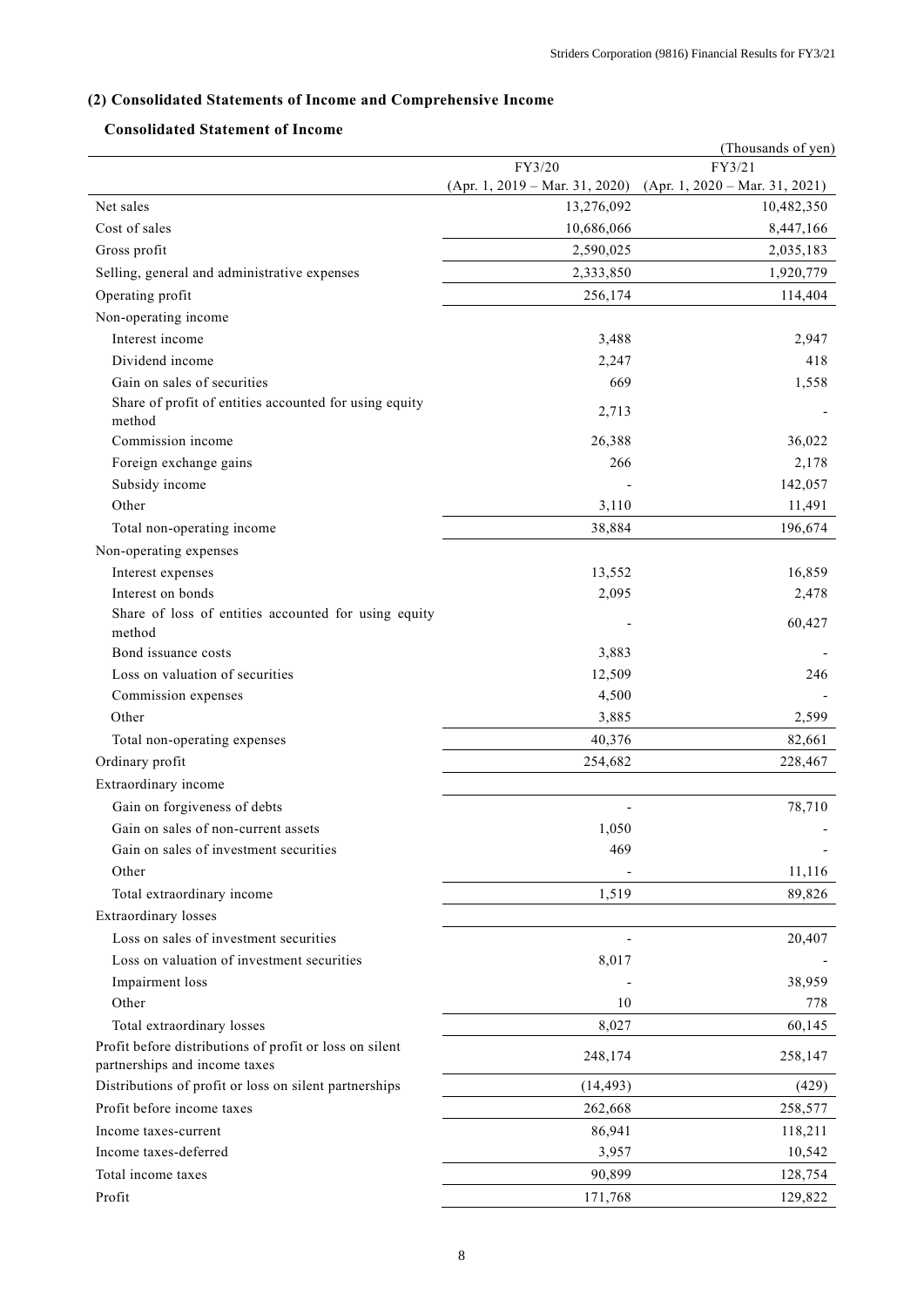| Profit (loss) attributable to non-controlling interests | 20.616  | 15,650  |
|---------------------------------------------------------|---------|---------|
| Profit attributable to owners of parent                 | 151.151 | 114,172 |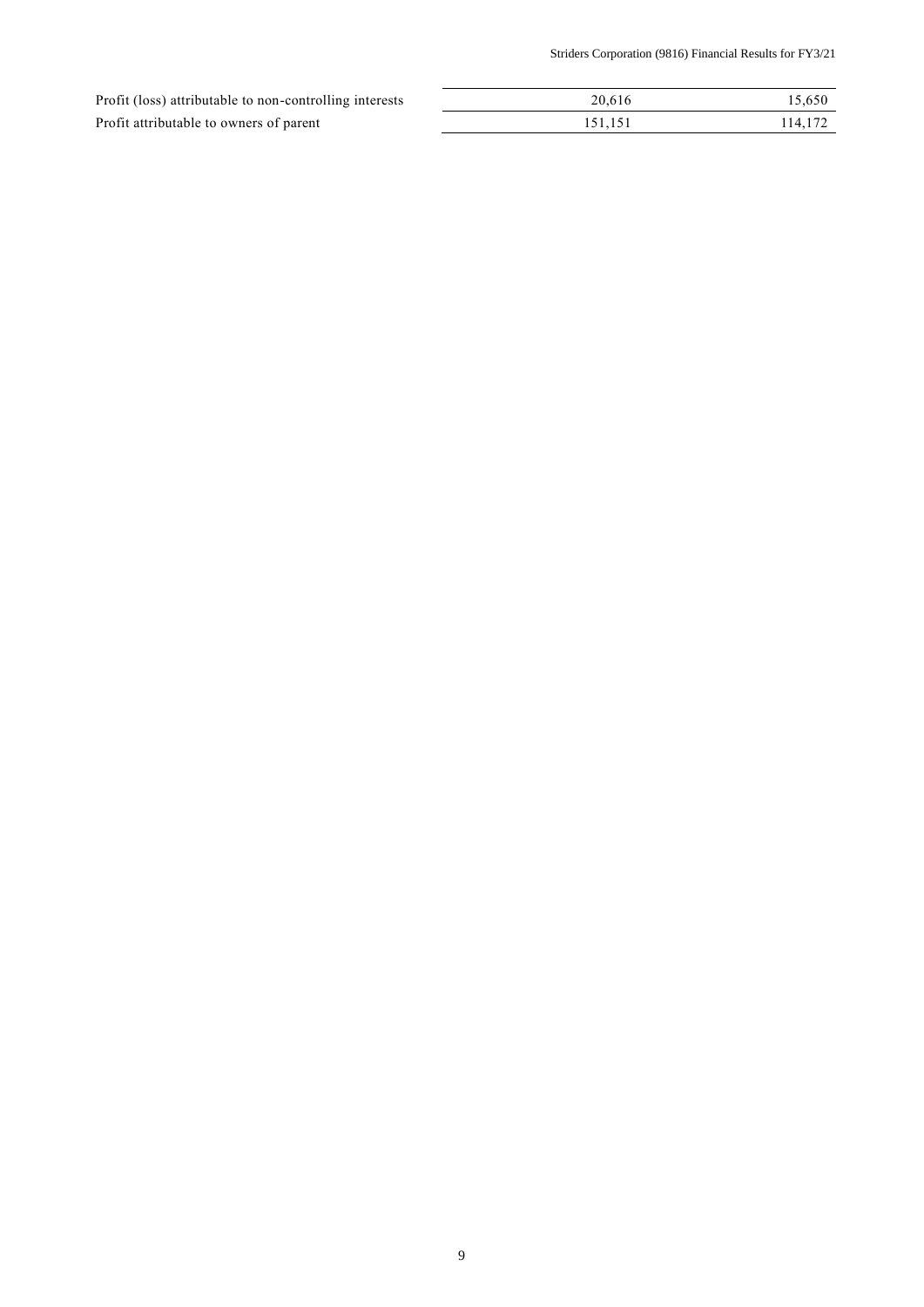|                                                       |                                  | (Thousands of yen)               |
|-------------------------------------------------------|----------------------------------|----------------------------------|
|                                                       | FY3/20                           | FY3/21                           |
|                                                       | $(Apr. 1, 2019 - Mar. 31, 2020)$ | $(Apr. 1, 2020 - Mar. 31, 2021)$ |
| Profit                                                | 171,768                          | 129,822                          |
| Other comprehensive income                            |                                  |                                  |
| Valuation difference on available-for-sale securities | (13,102)                         | 20,245                           |
| Deferred gains or losses on hedges                    | 6,017                            | 6,598                            |
| Foreign currency translation adjustment               | 1,885                            | (167)                            |
| Remeasurements of defined benefit plans, net of tax   | (479)                            | (773)                            |
| Total other comprehensive income                      | (5,678)                          | 25,902                           |
| Comprehensive income                                  | 166,090                          | 155,725                          |
| Comprehensive income attributable to:                 |                                  |                                  |
| Owners of parent                                      | 142,419                          | 144,112                          |
| Non-controlling interests                             | 23,670                           | 11,612                           |

# **Consolidated Statement of Comprehensive Income**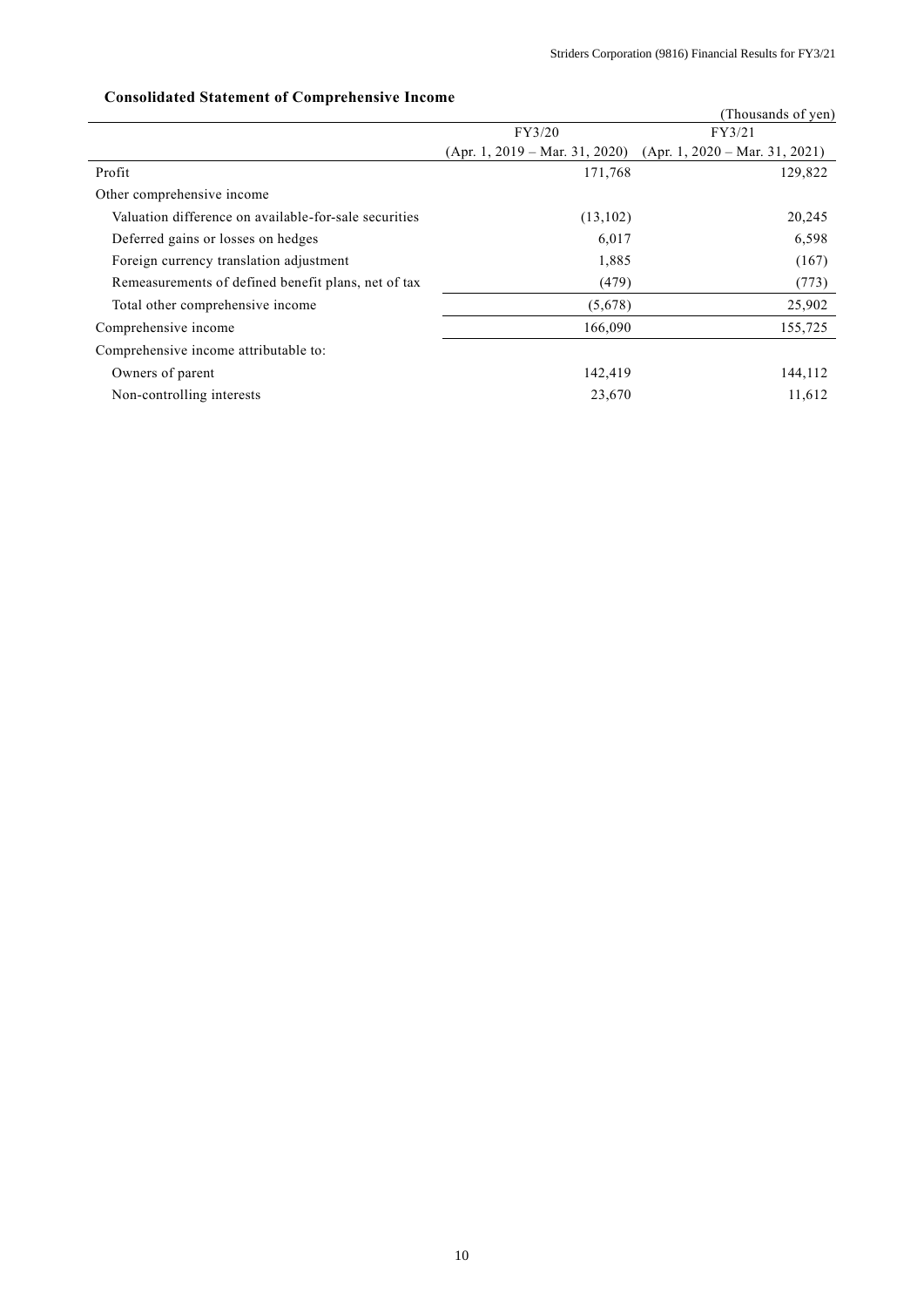# **(3) Consolidated Statement of Changes in Equity**

FY3/20 (Apr. 1, 2019 – Mar. 31, 2020)

|                                                         |               |                      |                      |                 | (Thousands of yen)            |  |  |
|---------------------------------------------------------|---------------|----------------------|----------------------|-----------------|-------------------------------|--|--|
|                                                         |               | Shareholders' equity |                      |                 |                               |  |  |
|                                                         | Share capital | Capital surplus      | Retained<br>earnings | Treasury shares | Total shareholders'<br>equity |  |  |
| Balance at beginning of period                          | 1,582,416     | 106,207              | 441,810              | (21, 814)       | 2,108,620                     |  |  |
| Changes during period                                   |               |                      |                      |                 |                               |  |  |
| Issuance of new shares                                  | 1,409         | 1,409                |                      |                 | 2,818                         |  |  |
| Profit attributable to owners of<br>parent              |               |                      | 151,151              |                 | 151,151                       |  |  |
| Purchase of treasury shares                             |               |                      |                      | (123, 024)      | (123, 024)                    |  |  |
| Net changes in items other<br>than shareholders' equity |               |                      |                      |                 |                               |  |  |
| Total changes during period                             | 1,409         | 1,409                | 151,151              | (123, 024)      | 30,945                        |  |  |
| Balance at end of period                                | 1,583,825     | 107,616              | 592,962              | (144, 839)      | 2,139,565                     |  |  |

|                                                               |                                                                       |                                             |                                                  |                                                       |                                                          |                                |                                  | (Thousands of yen)  |
|---------------------------------------------------------------|-----------------------------------------------------------------------|---------------------------------------------|--------------------------------------------------|-------------------------------------------------------|----------------------------------------------------------|--------------------------------|----------------------------------|---------------------|
|                                                               |                                                                       | Accumulated other comprehensive income      |                                                  |                                                       |                                                          |                                |                                  |                     |
|                                                               | Valuation<br>difference<br>on<br>available-<br>for-sale<br>securities | Deferred<br>gains or<br>losses on<br>hedges | Foreign<br>currency<br>translation<br>adjustment | Remeasure-<br>ments of<br>defined<br>benefit<br>plans | Total<br>accumulated<br>other<br>comprehensive<br>income | Share<br>acquisition<br>rights | Non-<br>controlling<br>interests | Total net<br>assets |
| Balance at<br>beginning of period                             | 2,792                                                                 | (27, 450)                                   | (4,882)                                          | (6,091)                                               | (35,632)                                                 | 3,420                          | 11,394                           | 2,087,802           |
| Changes during<br>period                                      |                                                                       |                                             |                                                  |                                                       |                                                          |                                |                                  |                     |
| Issuance of new<br>shares                                     |                                                                       |                                             |                                                  |                                                       |                                                          | (18)                           |                                  | 2,800               |
| Profit attributable<br>to owners of<br>parent                 |                                                                       |                                             |                                                  |                                                       |                                                          |                                |                                  | 151,151             |
| Purchase of<br>treasury shares                                |                                                                       |                                             |                                                  |                                                       |                                                          |                                |                                  | (123, 024)          |
| Net changes in<br>items other than<br>shareholders'<br>equity | (15,884)                                                              | 6,017                                       | 1,378                                            | (244)                                                 | (8, 732)                                                 |                                | 23,670                           | 14,938              |
| Total changes<br>during period                                | (15,884)                                                              | 6,017                                       | 1,378                                            | (244)                                                 | (8, 732)                                                 | (18)                           | 23,670                           | 45,865              |
| Balance at end of<br>period                                   | (13,092)                                                              | (21, 432)                                   | (3,503)                                          | (6,336)                                               | (44,364)                                                 | 3,402                          | 35,065                           | 2,133,668           |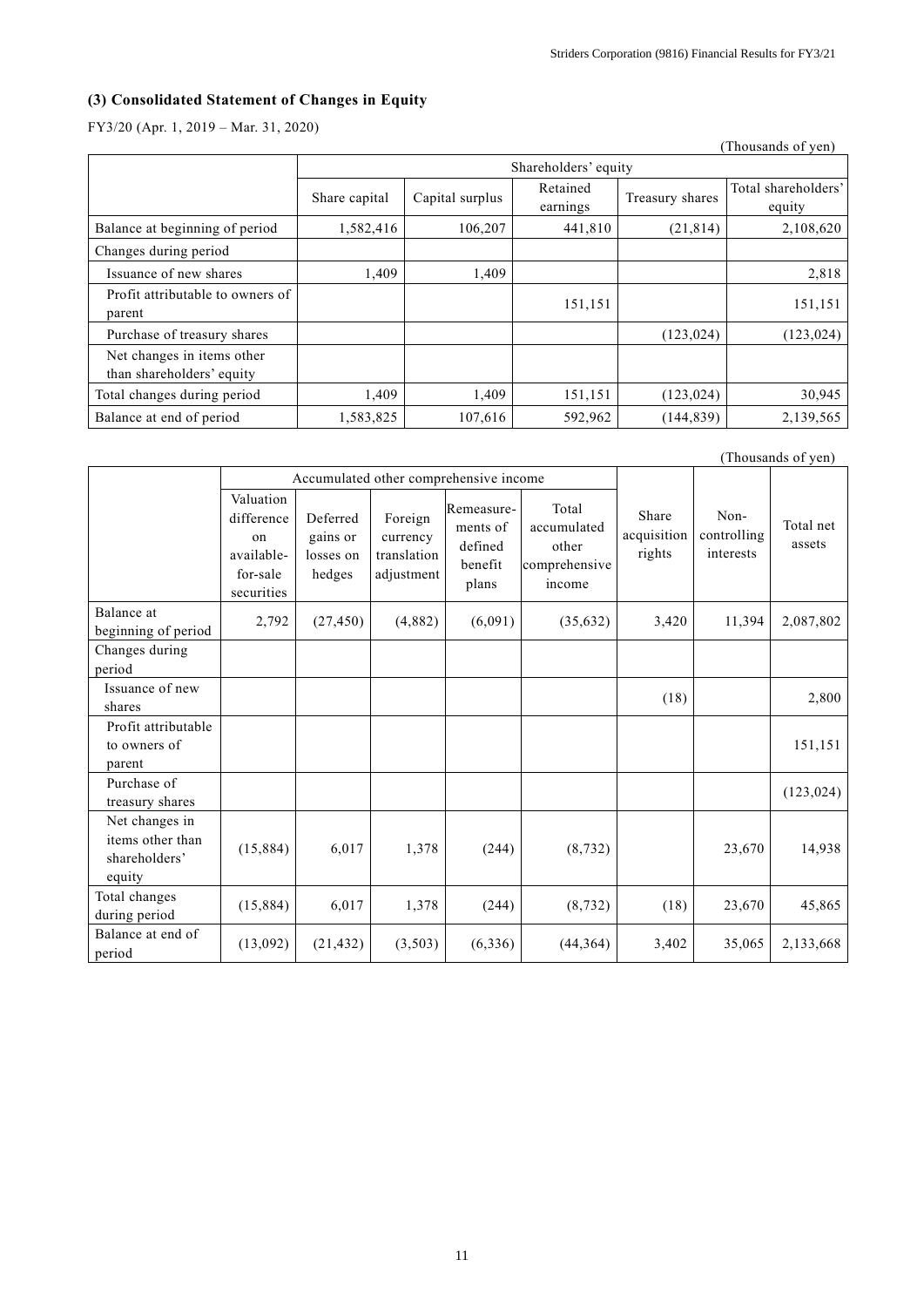# FY3/21 (Apr. 1, 2020 – Mar. 31, 2021)

(Thousands of yen)

|                                                         | Shareholders' equity |                 |                      |                 |                               |  |
|---------------------------------------------------------|----------------------|-----------------|----------------------|-----------------|-------------------------------|--|
|                                                         | Share capital        | Capital surplus | Retained<br>earnings | Treasury shares | Total shareholders'<br>equity |  |
| Balance at beginning of period                          | 1,583,825            | 107,616         | 592,962              | (144, 839)      | 2,139,565                     |  |
| Changes during period                                   |                      |                 |                      |                 |                               |  |
| Issuance of new shares                                  | 2,113                | 2,113           |                      |                 | 4,227                         |  |
| Dividend of surplus                                     |                      |                 | (25, 415)            |                 | (25, 415)                     |  |
| Profit attributable to owners of<br>parent              |                      |                 | 114,172              |                 | 114,172                       |  |
| Purchase of treasury shares                             |                      |                 |                      | (9)             | (9)                           |  |
| Change of scope of equity<br>method                     |                      |                 | 51,098               |                 | 51,098                        |  |
| Net changes in items other<br>than shareholders' equity |                      |                 |                      |                 |                               |  |
| Total changes during period                             | 2,113                | 2,113           | 139,854              | (9)             | 144,072                       |  |
| Balance at end of period                                | 1,585,938            | 109,730         | 732,817              | (144, 848)      | 2,283,637                     |  |

|                                                               | (Thousands of yen)                                                    |                                             |                                                  |                                                       |                                                          |                                |                                  |                     |
|---------------------------------------------------------------|-----------------------------------------------------------------------|---------------------------------------------|--------------------------------------------------|-------------------------------------------------------|----------------------------------------------------------|--------------------------------|----------------------------------|---------------------|
|                                                               | Accumulated other comprehensive income                                |                                             |                                                  |                                                       |                                                          |                                |                                  |                     |
|                                                               | Valuation<br>difference<br>on<br>available-<br>for-sale<br>securities | Deferred<br>gains or<br>losses on<br>hedges | Foreign<br>currency<br>translation<br>adjustment | Remeasure-<br>ments of<br>defined<br>benefit<br>plans | Total<br>accumulated<br>other<br>comprehensive<br>income | Share<br>acquisition<br>rights | Non-<br>controlling<br>interests | Total net<br>assets |
| Balance at<br>beginning of period                             | (13,092)                                                              | (21, 432)                                   | (3,503)                                          | (6, 336)                                              | (44,364)                                                 | 3,402                          | 35,065                           | 2,133,668           |
| Changes during<br>period                                      |                                                                       |                                             |                                                  |                                                       |                                                          |                                |                                  |                     |
| Issuance of new<br>shares                                     |                                                                       |                                             |                                                  |                                                       |                                                          | (27)                           |                                  | 4,200               |
| Dividend of<br>surplus                                        |                                                                       |                                             |                                                  |                                                       |                                                          |                                |                                  | (25, 415)           |
| Profit attributable<br>to owners of<br>parent                 |                                                                       |                                             |                                                  |                                                       |                                                          |                                |                                  | 114,172             |
| Purchase of<br>treasury shares                                |                                                                       |                                             |                                                  |                                                       |                                                          |                                |                                  | (9)                 |
| Change of scope<br>of equity method                           |                                                                       |                                             |                                                  |                                                       |                                                          |                                |                                  | 51,098              |
| Net changes in<br>items other than<br>shareholders'<br>equity | 21,691                                                                | 6,598                                       | 1,130                                            | 520                                                   | 29,939                                                   |                                | 13,406                           | 43,346              |
| Total changes<br>during period                                | 21,691                                                                | 6,598                                       | 1,130                                            | 520                                                   | 29,939                                                   | (27)                           | 13,406                           | 187,391             |
| Balance at end of<br>period                                   | 8,599                                                                 | (14, 834)                                   | (2,373)                                          | (5,815)                                               | (14, 424)                                                | 3,375                          | 48,471                           | 2,321,059           |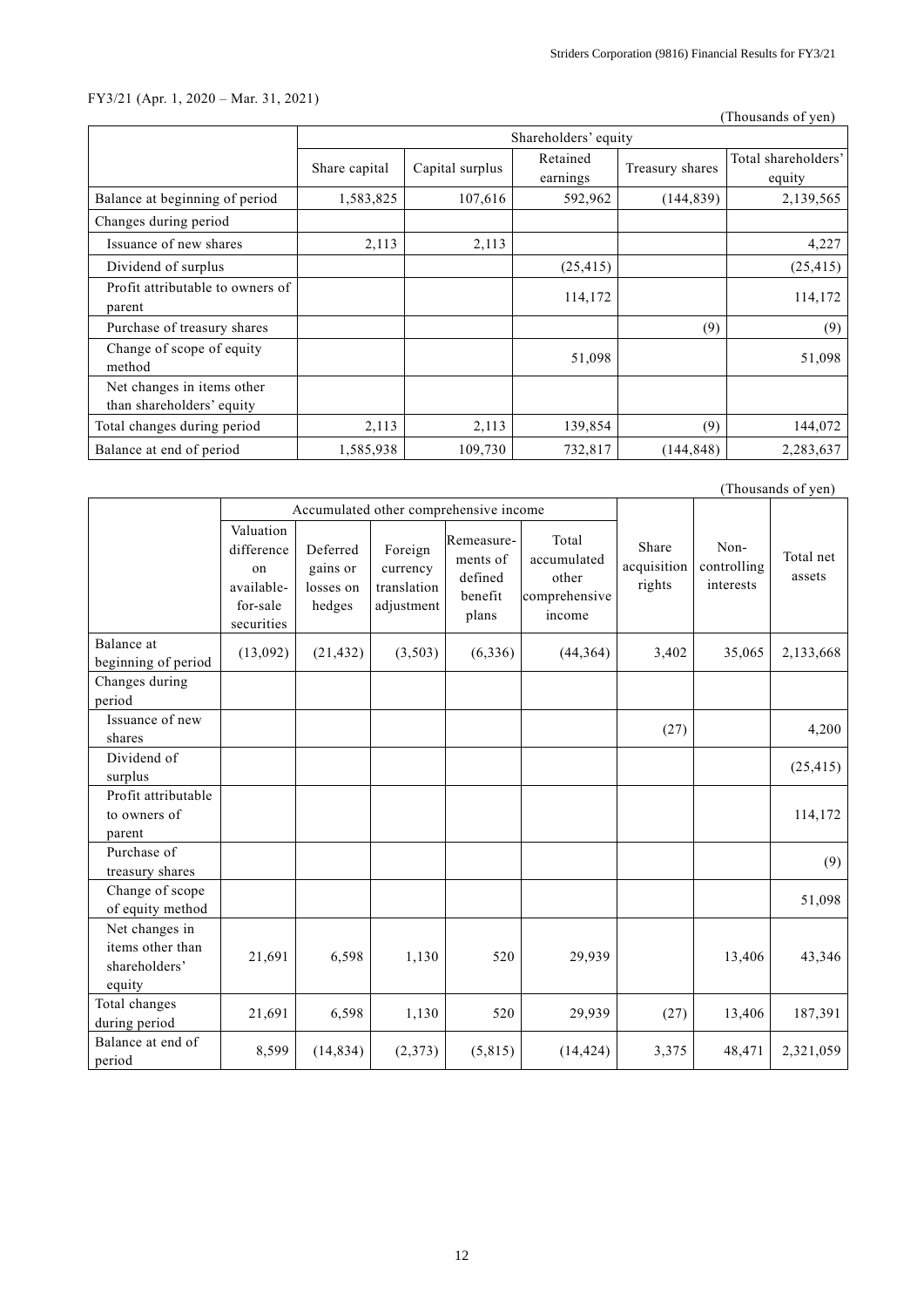|                                                               |                                                                         | (Thousands of yen) |
|---------------------------------------------------------------|-------------------------------------------------------------------------|--------------------|
|                                                               | FY3/20<br>(Apr. 1, 2019 - Mar. 31, 2020) (Apr. 1, 2020 - Mar. 31, 2021) | FY3/21             |
| Cash flows from operating activities                          |                                                                         |                    |
| Profit before income taxes                                    | 262,668                                                                 | 258,577            |
| Depreciation                                                  | 110,256                                                                 | 114,241            |
| Impairment loss                                               |                                                                         | 38,959             |
| Amortization of goodwill                                      | 13,907                                                                  | 13,682             |
| Increase (decrease) in allowance for doubtful accounts        | (663)                                                                   | (681)              |
| Increase (decrease) in other provisions                       | 12,342                                                                  | 1,583              |
| Loss (gain) on valuation of securities                        | 12,509                                                                  | 246                |
| Loss (gain) on valuation of investment securities             | 8,017                                                                   |                    |
| Loss (gain) on sales of investment securities                 | (469)                                                                   | 20,407             |
| Subsidy income                                                |                                                                         | (142, 057)         |
| Distributions of profit or loss on silent partnerships        | (14, 493)                                                               | (429)              |
| Interest and dividend income                                  | (5,735)                                                                 | (3,366)            |
| Interest expenses on borrowings and bonds                     | 15,648                                                                  | 19,338             |
| Gain on forgiveness of debts                                  |                                                                         | (78, 710)          |
| Foreign exchange losses (gains)                               | (1,226)                                                                 | (435)              |
| Share of loss (profit) of entities accounted for using equity |                                                                         |                    |
| method                                                        | (2,713)                                                                 | 60,427             |
| Loss (gain) on sales of securities                            | (669)                                                                   | (1, 558)           |
| Decrease (increase) in trade receivables                      | (82, 681)                                                               | 112,927            |
| Decrease (increase) in inventories                            | (119, 389)                                                              | 83,544             |
| Increase (decrease) in trade payables                         | 131,828                                                                 | (97, 367)          |
| Increase (decrease) in deposits received                      | 8,536                                                                   | (5, 155)           |
| Increase (decrease) in leasehold and guarantee deposits       | (13,230)                                                                | (28, 530)          |
| received                                                      | 21,104                                                                  |                    |
| Other,                                                        |                                                                         | (101, 077)         |
| Subtotal                                                      | 355,545                                                                 | 264,565            |
| Interest and dividends received                               | 5,735                                                                   | 3,366              |
| Interest paid                                                 | (14, 754)                                                               | (19, 378)          |
| Income taxes refund                                           | 38,262                                                                  | 3,470              |
| Income taxes paid                                             | (72, 936)                                                               | (96, 730)          |
| Subsidy received                                              |                                                                         | 142,057            |
| Net cash provided by (used in) operating activities           | 311,852                                                                 | 297,350            |
| Cash flows from investing activities                          |                                                                         |                    |
| Proceeds from sales of shares of subsidiaries and associates  |                                                                         | 14,287             |
| Purchase of securities                                        | (189)                                                                   | (10,043)           |
| Proceeds from sales of securities                             | 8,446                                                                   | 58,133             |
| Purchase of property, plant and equipment                     | (93, 721)                                                               | (10, 778)          |
| Proceeds from sales of property, plant and equipment          | 1,050                                                                   |                    |
| Purchase of intangible assets                                 | (1,310)                                                                 | (4,318)            |
| Purchase of investment securities                             | (149,316)                                                               | (32, 266)          |
| Proceeds from sales of investment securities                  | 10,790                                                                  | 95,371             |
| Collection of loans receivable                                | 100,000                                                                 |                    |
| Payments for investments in silent partnerships               | (20, 037)                                                               | (4)                |
| Other,                                                        | 78                                                                      | (2,839)            |
| Net cash provided by (used in) investing activities           | (144, 209)                                                              | 107,541            |

# **(4) Consolidated Statement of Cash Flows**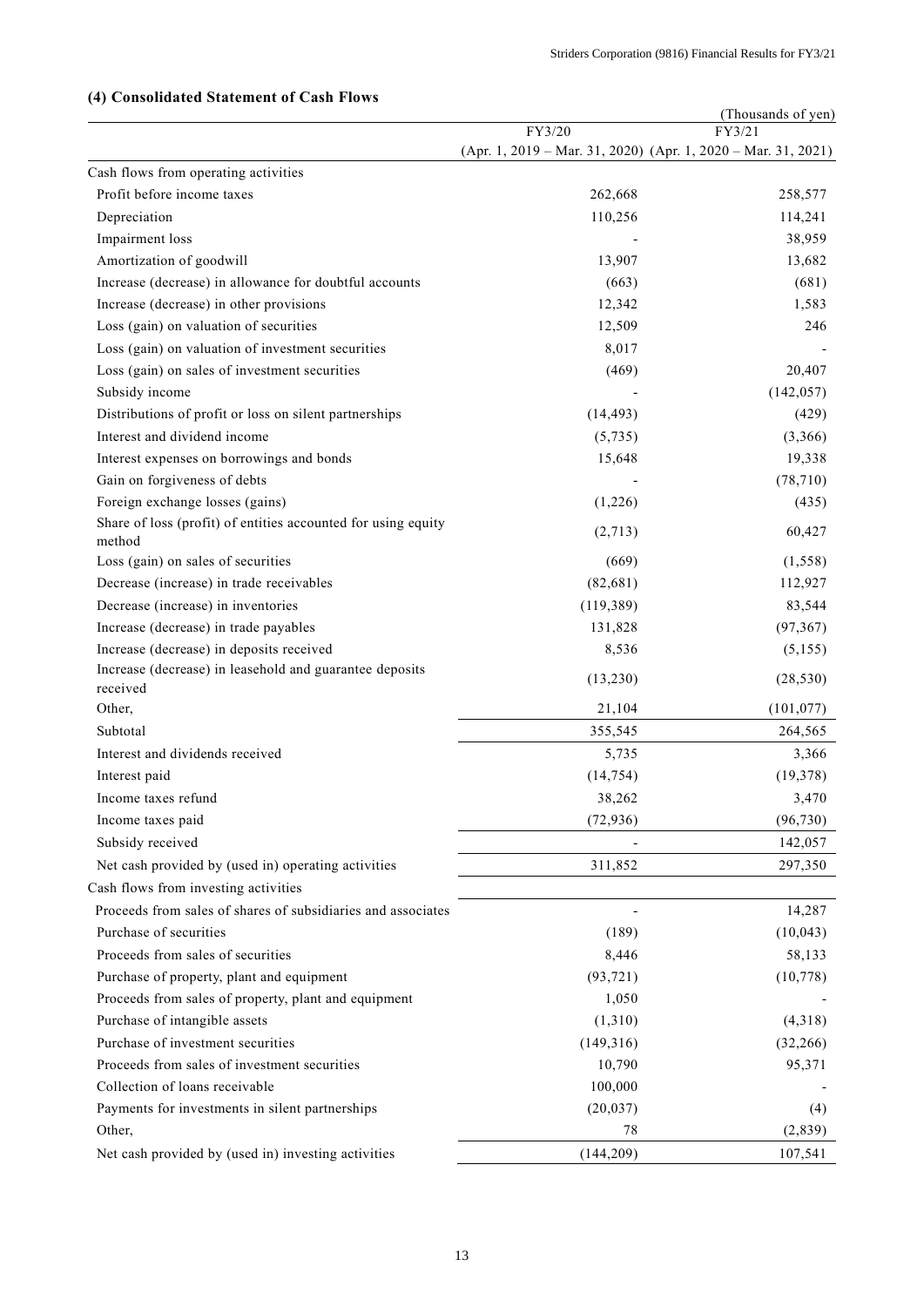|                                                             |                                                                   | (Thousands of yen) |
|-------------------------------------------------------------|-------------------------------------------------------------------|--------------------|
|                                                             | FY3/20                                                            | FY3/21             |
|                                                             | $(Apr. 1, 2019 - Mar. 31, 2020)$ $(Apr. 1, 2020 - Mar. 31, 2021)$ |                    |
| Cash flows from financing activities                        |                                                                   |                    |
| Repayments of lease obligations                             |                                                                   | (3,908)            |
| Increase (decrease) in short-term borrowings                | 10,000                                                            |                    |
| Proceeds from issuance of bonds                             | 200,000                                                           |                    |
| Redemption of bonds                                         | (20,000)                                                          | (60,000)           |
| Proceeds from long-term borrowings                          | 191,000                                                           | 529,944            |
| Repayments of long-term borrowings                          | (252, 677)                                                        | (158, 735)         |
| Purchase of treasury shares                                 | (123, 024)                                                        | (9)                |
| Dividends paid                                              |                                                                   | (22, 186)          |
| Other,                                                      | 2,800                                                             | 4,200              |
| Net cash provided by (used in) financing activities         | 8,098                                                             | 289,305            |
| Effect of exchange rate change on cash and cash equivalents | 551                                                               | (1,800)            |
| Net increase (decrease) in cash and cash equivalents        | 176,293                                                           | 692,396            |
| Cash and cash equivalents at beginning of period            | 1,814,203                                                         | 1,990,496          |
| Cash and cash equivalents at end of period                  | 1,990,496                                                         | 2,682,893          |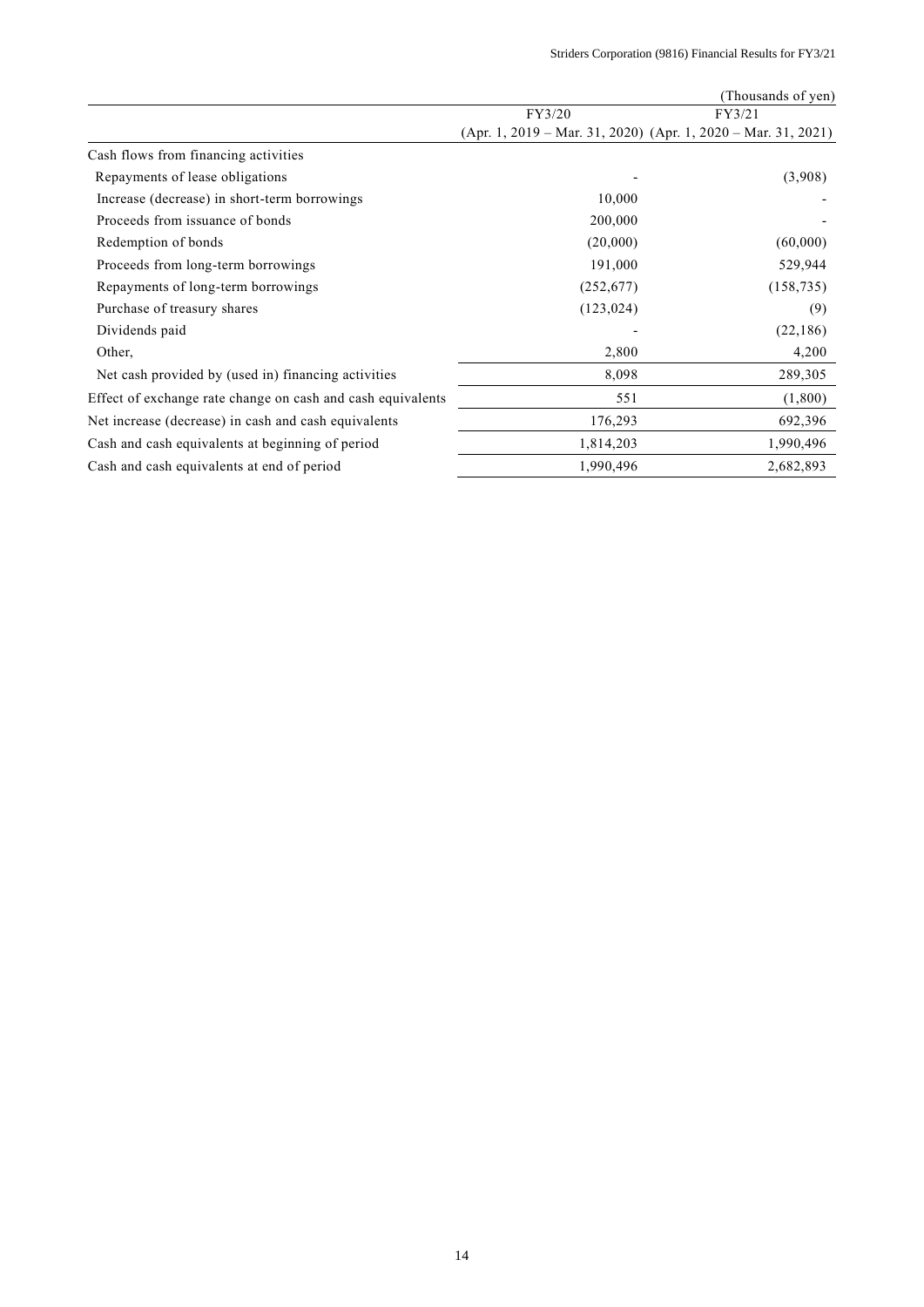# **(5) Notes to Consolidated Financial Statements**

# **Going Concern Assumption**

There is no applicable information.

# **Segment and Other Information**

## **Segment Information**

1. Outline of reportable segments

The reportable segments of the Company are the constituent units for which separate financial information is available and which are subject to periodic reviews by the Board of Directors to determine allocations of resources and to evaluate performance.

The Group has consolidated subsidiaries that are mainly categorized in accordance with business activities. These consolidated subsidiaries determine comprehensive strategies and conduct business activities as a unified business unit.

The Group is composed of segments by line of business, of which there are three reportable segments based on the scale of business: Real Estate Business, Hotel Business, and Overseas Business.

The Real Estate Business is engaged in management of apartments and other properties and real estate brokerage; the Hotel Business in operation of hotels; and the Overseas Business in business investments mainly in the Asian region and developing countries and the advertisement agency business in the Republic of Indonesia.

2. Calculation method of the amounts of net sales, profit/loss, assets, liabilities and other items by reportable segment

The accounting methods used for reportable operating segments are generally the same as those described in "Significant Accounting Policies in the Preparation of Consolidated Financial Statements."

Profits for reportable segments are generally operating profit. Inter-segment sales and transfers are based on prevailing market prices.

Changes in calculation method of profit/loss and assets of reportable segments

The Company reviewed the adjustment method of inter-segment transactions in order to evaluate and manage the performance of each reportable segment more appropriately. Accordingly, from the current fiscal year we changed the calculation method of operating segment profit/loss as well as segment assets. The segment information for the previous fiscal year is prepared based on the revised calculation method.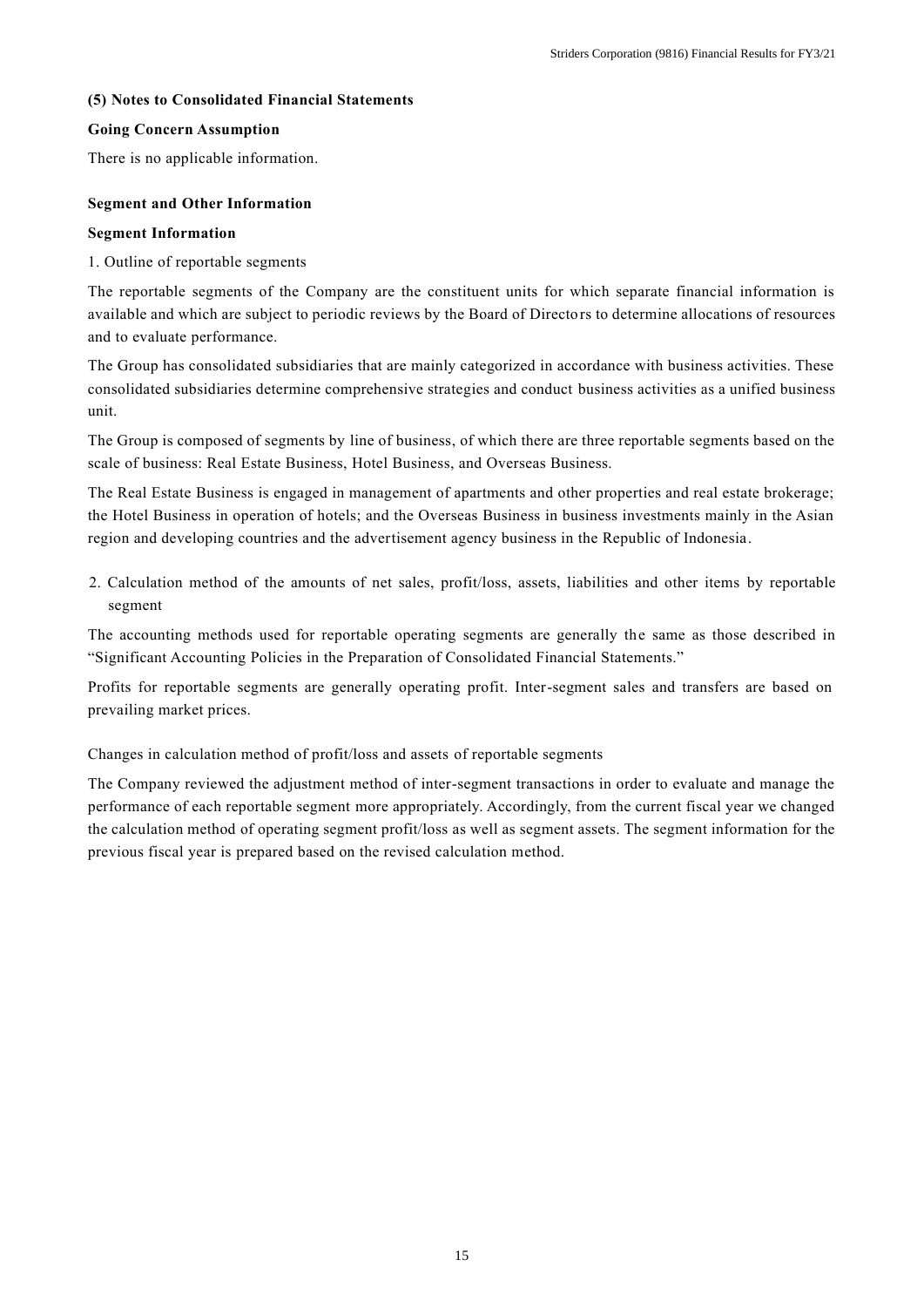3. Information pertaining to net sales, profit/loss, assets, liabilities and other items in reportable segments

| FY3/20 (Apr. 1, 2019 – Mar. 31, 2020)                                        |                                |                          |                             |            | (Thousands of yen) |            |                             |                                     |
|------------------------------------------------------------------------------|--------------------------------|--------------------------|-----------------------------|------------|--------------------|------------|-----------------------------|-------------------------------------|
|                                                                              | Reportable Segment             |                          |                             |            |                    |            | Adjustment                  | Amount in the<br>consolidated       |
|                                                                              | Real Estate<br><b>Business</b> | Hotel<br><b>Business</b> | Overseas<br><b>Business</b> | Total      | Other<br>(Note 1)  | Total      | (Notes $2, 3$ )<br>and $4)$ | financial<br>statements<br>(Note 5) |
| Net sales                                                                    |                                |                          |                             |            |                    |            |                             |                                     |
| Sales to external<br>customers                                               | 10,442,042                     | 1,377,978                | 873,006                     | 12,693,027 | 583,065            | 13,276,092 |                             | 13,276,092                          |
| Inter-segment<br>sales and<br>transfers                                      |                                | 448                      | 3,624                       | 4,072      | 11                 | 4,084      | (4,084)                     |                                     |
| Total                                                                        | 10,442,042                     | 1,378,426                | 876,630                     | 12,697,099 | 583,076            | 13,280,176 | (4,084)                     | 13,276,092                          |
| Segment profit<br>$(\text{loss})$                                            | 290,994                        | 86,917                   | 28,281                      | 406,193    | (58, 932)          | 465,126    | (208, 951)                  | 256,174                             |
| Segment assets                                                               | 1,163,641                      | 1,656,897                | 427,260                     | 3,247,798  | 527,685            | 3,775,483  | 1,224,830                   | 5,000,313                           |
| Other items                                                                  |                                |                          |                             |            |                    |            |                             |                                     |
| Depreciation                                                                 | 9,267                          | 91,218                   | 4,417                       | 104,903    | 2,864              | 107,767    | 2,488                       | 110,256                             |
| Amortization of<br>goodwill                                                  |                                | 8,122                    | 5,785                       | 13,907     |                    | 13,907     |                             | 13,907                              |
| Share of profit of<br>entities<br>accounted for<br>using equity<br>method    |                                |                          |                             |            | 2,713              | 2,713      |                             | 2,713                               |
| Increase in<br>property, plant<br>and equipment,<br>and intangible<br>assets | 944                            | 83,538                   | 6,519                       | 91,002     | 2,034              | 93,037     | 1,408                       | 94,445                              |

 $FY3/20 (A - 1, 2010, M - 31, 2020)$  (Thousands of yen)

Notes: 1. The "Other" business segment consists of activities that are not included in any of the reportable segments, and is primarily engaged in the information technology business and the food business.

2. The adjustment of minus (208,951) thousand yen to segment profit (loss) is mainly personnel and other expenses for administrative departments.

3. The adjustments to segment assets and depreciation are for corporate assets and depreciation that are not allocated to reportable segments.

4. The adjustment to increases in property, plant and equipment and intangible assets is the sum of company-wide assets that are not allocated to reportable segments.

5. Segment profit (loss) is adjusted with operating profit shown on the consolidated statement of income.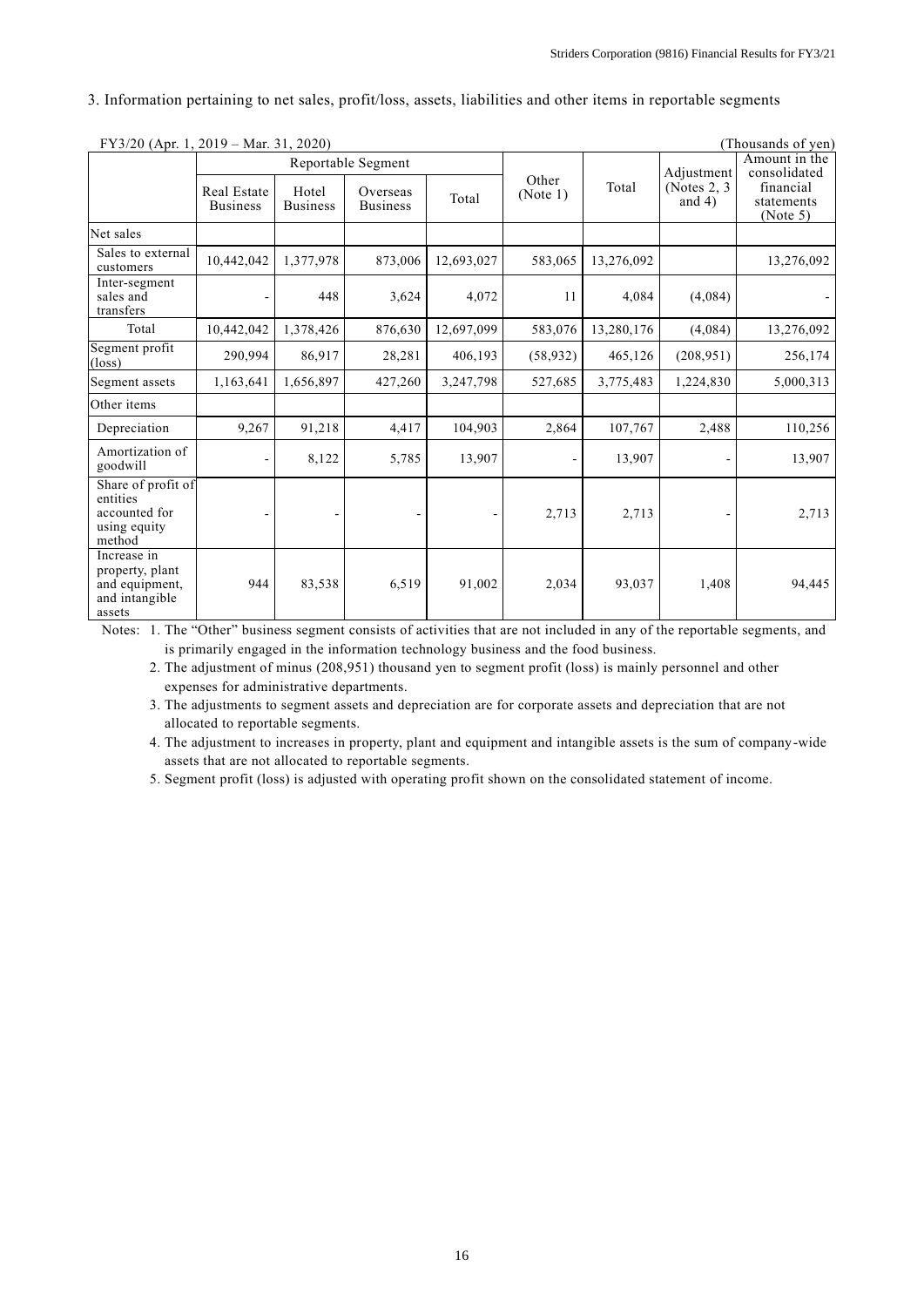| $\Gamma$ 13/21 (Apr. 1, 2020 – Mai. 31, 2021)                                |                                |                          |                             |            |                   |            | THOUSALUS OF YELL             |                                     |
|------------------------------------------------------------------------------|--------------------------------|--------------------------|-----------------------------|------------|-------------------|------------|-------------------------------|-------------------------------------|
|                                                                              | Reportable Segment             |                          |                             |            |                   | Adjustment | Amount in the<br>consolidated |                                     |
|                                                                              | Real Estate<br><b>Business</b> | Hotel<br><b>Business</b> | Overseas<br><b>Business</b> | Total      | Other<br>(Note 1) | Total      | (Notes $2, 3$ )<br>and $4)$   | financial<br>statements<br>(Note 5) |
| Net sales                                                                    |                                |                          |                             |            |                   |            |                               |                                     |
| Sales to external<br>customers                                               | 8,706,397                      | 954,635                  | 435,124                     | 10,096,157 | 386,192           | 10,482,350 |                               | 10,482,350                          |
| Inter-segment<br>sales and<br>transfers                                      |                                | 363                      |                             | 363        |                   | 363        | (363)                         |                                     |
| Total                                                                        | 8,706,397                      | 954,998                  | 435,124                     | 10,096,520 | 386,192           | 10,482,713 | (363)                         | 10,482,350                          |
| Segment profit                                                               | 299,427                        | 37,444                   | (40, 419)                   | 296,452    | 19,376            | 315,828    | (201, 424)                    | 114,404                             |
| Segment assets                                                               | 1,147,363                      | 2,096,989                | 312,557                     | 3,556,910  | 514,128           | 4,071,039  | 1,159,161                     | 5,230,200                           |
| Other items                                                                  |                                |                          |                             |            |                   |            |                               |                                     |
| Depreciation                                                                 | 12,498                         | 91,725                   | 5,053                       | 109,277    | 2,646             | 111,923    | 2,317                         | 114,241                             |
| Amortization of<br>goodwill                                                  |                                | 8,122                    | 5,560                       | 13,682     |                   | 13,682     |                               | 13,682                              |
| Share of profit of<br>entities<br>accounted for<br>using equity<br>method    |                                |                          |                             |            | (60, 427)         | (60, 427)  |                               | (60, 427)                           |
| Increase in<br>property, plant<br>and equipment,<br>and intangible<br>assets | 36,245                         | 6,464                    | 86                          | 42,796     | 419               | 43,216     | 3,174                         | 46,390                              |

## $\text{FY3/21 (Anr 1, 2020 - Mar 31, 2021)}$  (Thousands of yen)

Notes: 1. The "Other" business segment consists of activities that are not included in any of the reportable segments, and is primarily engaged in the information technology business and the food business.

2. The adjustment of minus (201,424) thousand yen to segment profit is mainly personnel and other expenses for administrative departments.

3. The adjustments to segment assets and depreciation are for corporate assets and depreciation that are not allocated to reportable segments.

4. The adjustment to increases in property, plant and equipment and intangible assets is the sum of company -wide assets that are not allocated to reportable segments.

5. Segment profit is adjusted with operating profit shown on the consolidated statement of income.

### **Related information**

FY3/20 (Apr. 1, 2019 – Mar. 31, 2020)

1. Information about products and services

This information is omitted because this information is presented in Segment Information.

2. Geographical information

#### (1) Net sales

This information is omitted because sales to external customers in Japan accounted for more than 90% of net sales in the consolidated statement of income.

(2) Property, plant and equipment

This information is omitted because property, plant and equipment in Japan exceed 90% of property, plant and equipment on the consolidated balance sheet.

3. Information of specific major customer

This information is omitted because no single customer accounted for 10% or more of to tal sales in FY3/20.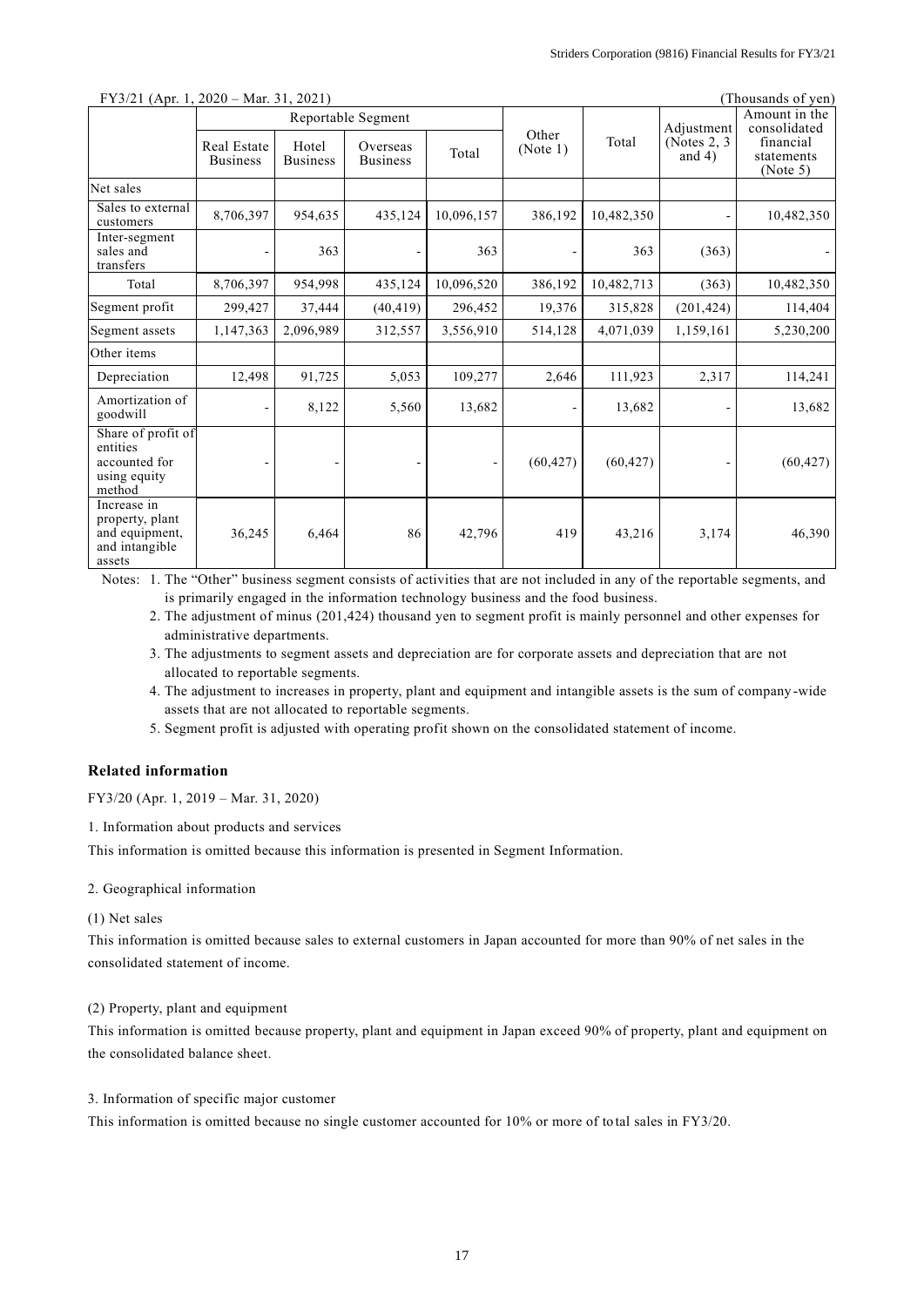### FY3/21 (Apr. 1, 2020 – Mar. 31, 2021)

### 1. Information about products and services

This information is omitted because this information is presented in Segment Information.

### 2. Geographical information

### (1) Net sales

This information is omitted because sales to external customers in Japan accounted for more than 90% of net sales in the consolidated statement of income.

### (2) Property, plant and equipment

This information is omitted because property, plant and equipment in Japan exceed 90% of property, plant and equipment on the consolidated balance sheet.

### 3. Information of specific major customer

This information is omitted because no single customer accounted for 10% or more of total sales in FY3/21.

## **Information related to impairment loss of non-current assets by each reportable segment**

FY3/20 (Apr. 1, 2019 – Mar. 31, 2020) There is no applicable information.

### FY3/21 (Apr. 1, 2020 – Mar. 31, 2021)

|                 |                 |                 |                 |            |              | (Thousands of ven) |
|-----------------|-----------------|-----------------|-----------------|------------|--------------|--------------------|
|                 | Real Estate     | Hotel           | Overseas        | Other      | Elimination  | Total              |
|                 | <b>Business</b> | <b>Business</b> | <b>Business</b> | businesses | or corporate |                    |
| Impairment loss |                 |                 | 38,959          |            | -            | 38,959             |

Notes: The amount of overseas business is related to goodwill.

### **Information related to amortization of goodwill and unamortized balance by each reportable segment**

| $FY3/20$ (Apr. 1, 2019 – Mar. 31, 2020) |                                | (Thousands of yen)       |                             |                     |                             |         |
|-----------------------------------------|--------------------------------|--------------------------|-----------------------------|---------------------|-----------------------------|---------|
|                                         | Real Estate<br><b>Business</b> | Hotel<br><b>Business</b> | Overseas<br><b>Business</b> | Other<br>businesses | Elimination<br>or corporate | Total   |
| Amortization for<br>the period          |                                | 8.122                    | 5.785                       |                     |                             | 13.907  |
| Balance at the end<br>of the period     |                                | 115.741                  | 44.519                      |                     | -                           | 160,260 |

## FY3/21 (Apr. 1, 2020 – Mar. 31, 2021) (Thousands of yen)

|                                     | Real Estate     | Hotel           | Overseas        | Other      | Elimination  | Total   |
|-------------------------------------|-----------------|-----------------|-----------------|------------|--------------|---------|
|                                     | <b>Business</b> | <b>Business</b> | <b>Business</b> | businesses | or corporate |         |
| Amortization for<br>the period      |                 | 8.122           | 5.560           |            |              | 13,682  |
| Balance at the end<br>of the period | -               | 107,619         |                 |            |              | 107.619 |

## **Information related to gain on bargain purchase by each reportable segment**

There is no applicable information.